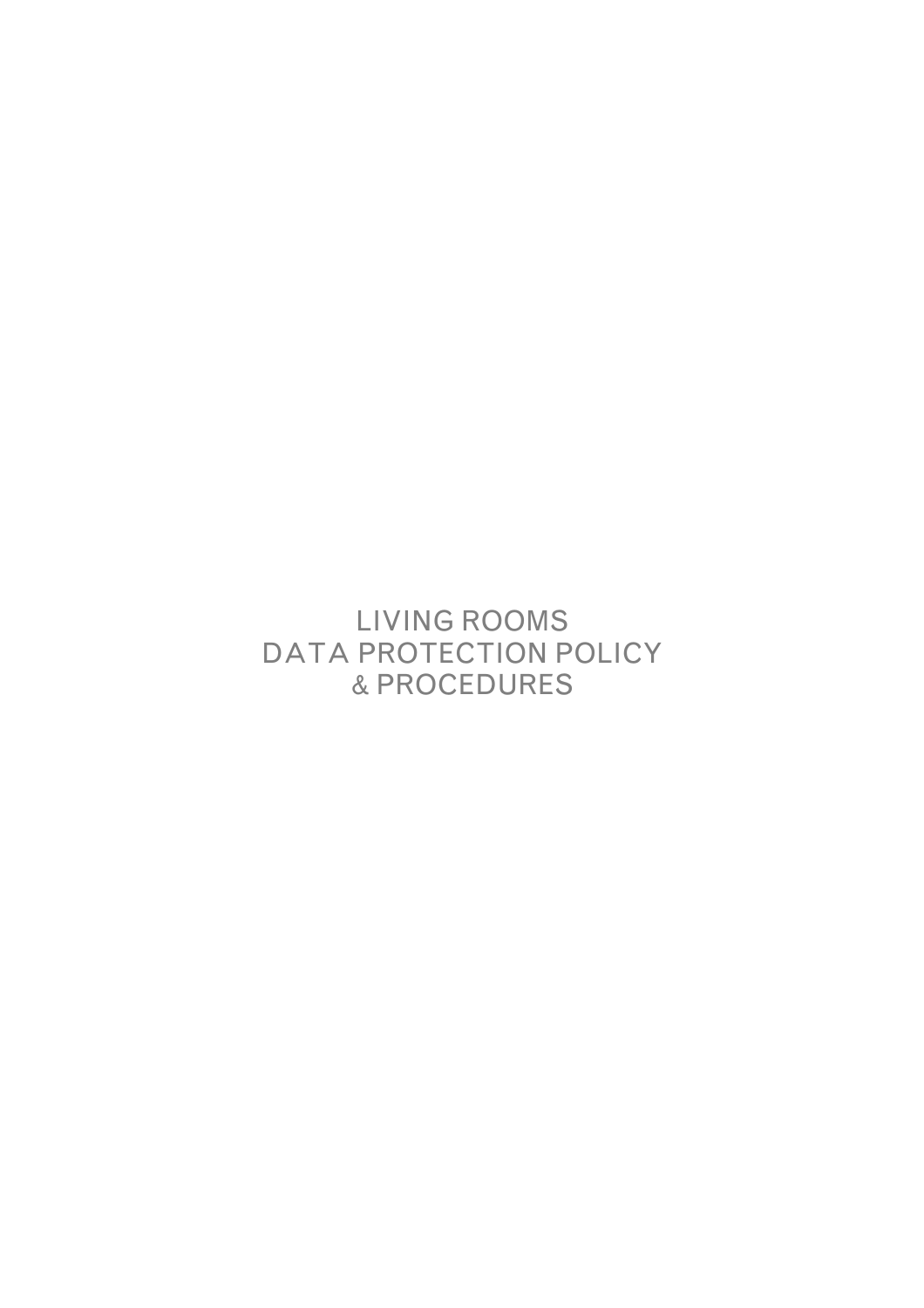## CONTENTS

| 1. |        |                                                                                                         |
|----|--------|---------------------------------------------------------------------------------------------------------|
| 2. |        |                                                                                                         |
| 3. |        |                                                                                                         |
|    | 3.1.   |                                                                                                         |
| 4. |        |                                                                                                         |
|    | 4.1.   |                                                                                                         |
|    | 4.2.   |                                                                                                         |
|    | 4.2.1. |                                                                                                         |
|    | 4.2.2. |                                                                                                         |
|    | 4.3.   |                                                                                                         |
| 5. |        |                                                                                                         |
| 6. |        |                                                                                                         |
|    | 6.1.   |                                                                                                         |
|    | 6.1.1. |                                                                                                         |
|    | 6.1.2. |                                                                                                         |
|    | 6.2.   |                                                                                                         |
|    | 6.2.1. |                                                                                                         |
|    | 6.2.2. |                                                                                                         |
|    | 6.3.   |                                                                                                         |
|    | 6.4.   |                                                                                                         |
|    | 6.5.   |                                                                                                         |
| 7. |        |                                                                                                         |
| 8. |        |                                                                                                         |
|    |        |                                                                                                         |
|    | 8.1.1. |                                                                                                         |
|    | 8.1.2. |                                                                                                         |
|    | 8.1.3. |                                                                                                         |
|    | 8.2.   |                                                                                                         |
|    | 8.2.1. |                                                                                                         |
|    | 8.2.2. |                                                                                                         |
|    | 8.3.   | Personal Data Not Obtained from the Data Subject 24                                                     |
|    | 8.3.1. |                                                                                                         |
|    | 8.4.   |                                                                                                         |
|    | 8.4.1. |                                                                                                         |
|    |        | LIVING ROOMS LTD<br>134 WIGMORE STREET, LONDON W1U 3SE<br>+44 (0)20 7792 6670<br>WWW.LIVING-ROOMS.CO.UK |

 $\overline{2}$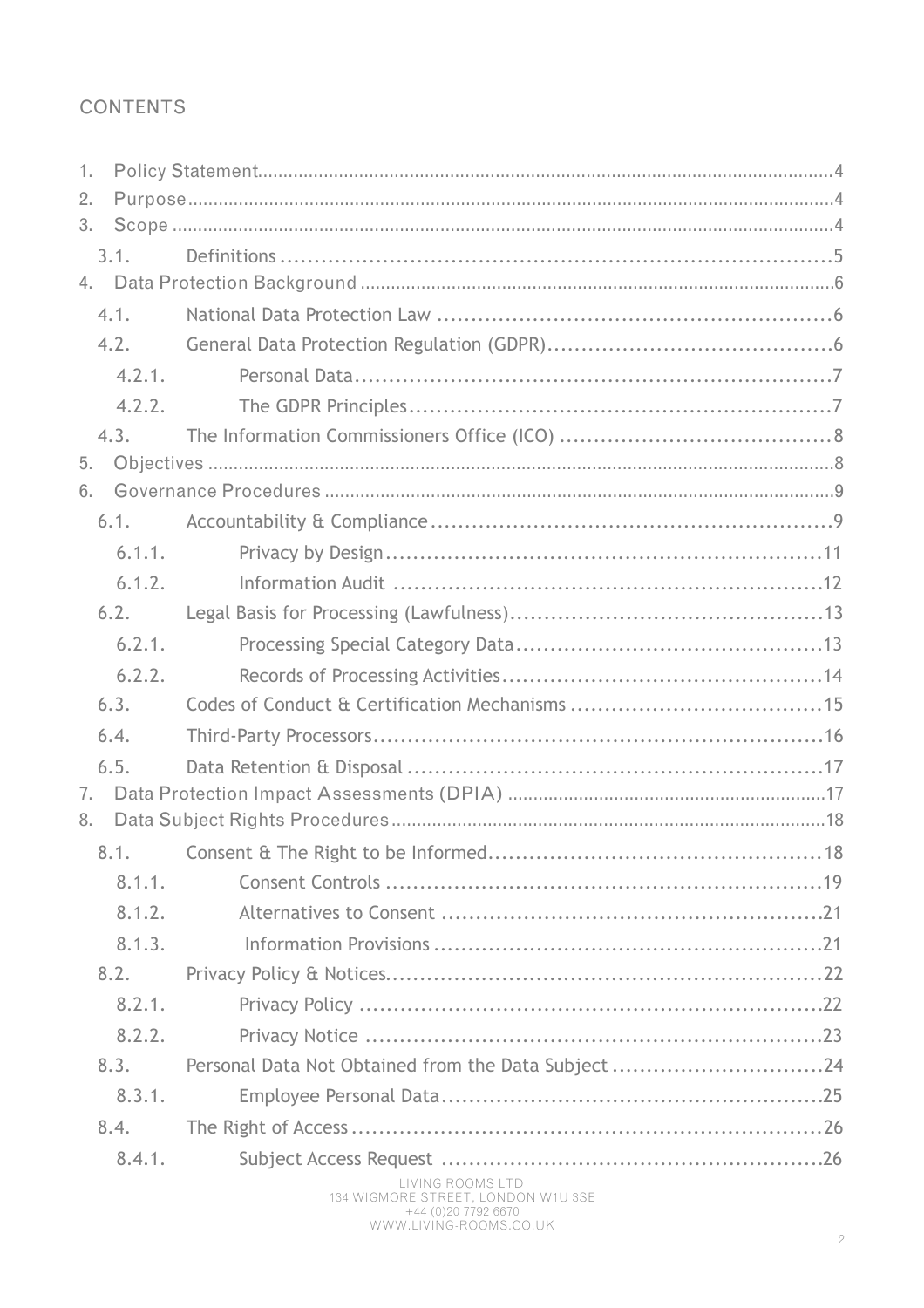| 8.5.   |  |
|--------|--|
| 8.6.   |  |
| 8.6.1. |  |
| 8.6.2. |  |
| 8.7.   |  |
| 8.8.   |  |
|        |  |
| 9.1.   |  |
| 9.2    |  |
|        |  |
|        |  |
|        |  |
|        |  |
|        |  |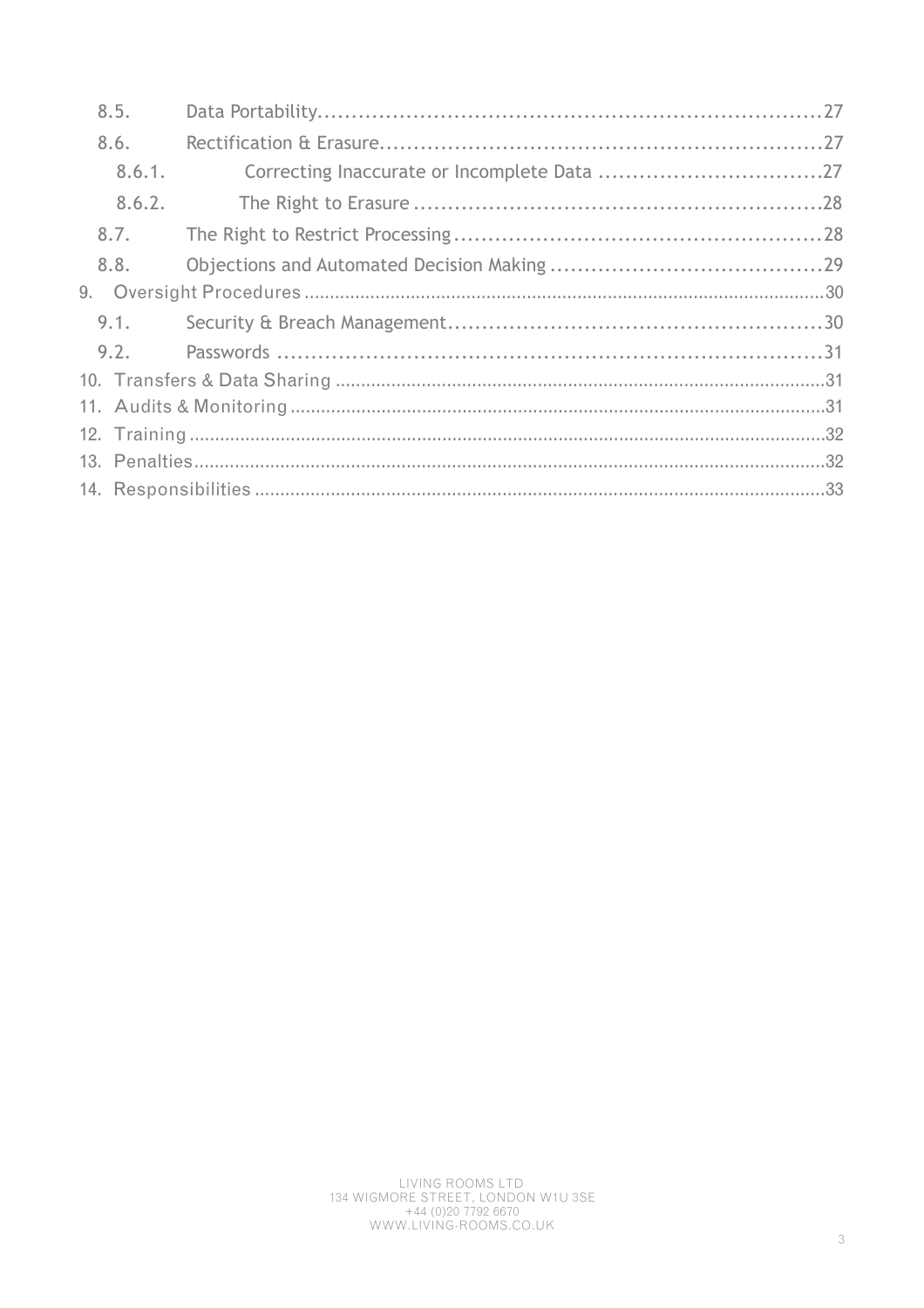## <span id="page-3-0"></span>**1. POLICY STATEMENT**

**Living Rooms Ltd** *(hereinafter referred to as the* **"Company"***)* needs to collect personal information to effectively carry out our everyday business functions and activities and to provide the products and services defined by our business type. Such data is collected from employees, customers, suppliers and clients and includes *(but is not limited to),* name, address, email address, data of birth, IP address, identification numbers, private and confidential information, sensitive information and bank/credit card details.

In addition, we may be required to collect and use certain types of personal information to comply with the requirements of the law and/or regulations, however we are committed to processing all personal information in accordance with the **General Data Protection Regulation (GDPR)**, **UK data protection laws** and any other relevant the data protection laws and codes of conduct *(herein collectively referred to as* **"the data protection laws"***).*

The Company has developed policies, procedures, controls and measures to ensure maximum and continued compliance with the data protection laws and principles, including staff training, procedure documents, audit measures and assessments. Ensuring and maintaining the security and confidentiality of personal and/or special category data is one of our top priorities and we are proud to operate a **'Privacy by Design'** approach, assessing changes and their impact from the start and designing systems and processes to protect personal information at the core of our business.

### <span id="page-3-1"></span>**2. PURPOSE**

The purpose of this policy is to ensure that the Company meets its legal, statutory and regulatory requirements under the data protection laws and to ensure that all personal and special category information is processed compliantly and in the individuals best interest.

The data protection laws include provisions that promote accountability and governance and as such the Company has put comprehensive and effective governance measures into place to meet these provisions. The aim of such measures is to ultimately minimise the risk of breaches and uphold the protection of personal data. This policy also serves as a reference document for employees and third-parties on the responsibilities of handling and accessing personal data and data subject requests.

## <span id="page-3-2"></span>**3. SCOPE**

This policy applies to all staff within the Company *(meaning permanent, fixed term, and temporary staff, any third-party representatives or sub-contractors, agency workers, volunteers, interns and agents engaged with the Company in the UK or overseas),* and pertains to the processing of personal information. Adherence to this policy is mandatory and non-compliance could lead to disciplinary action.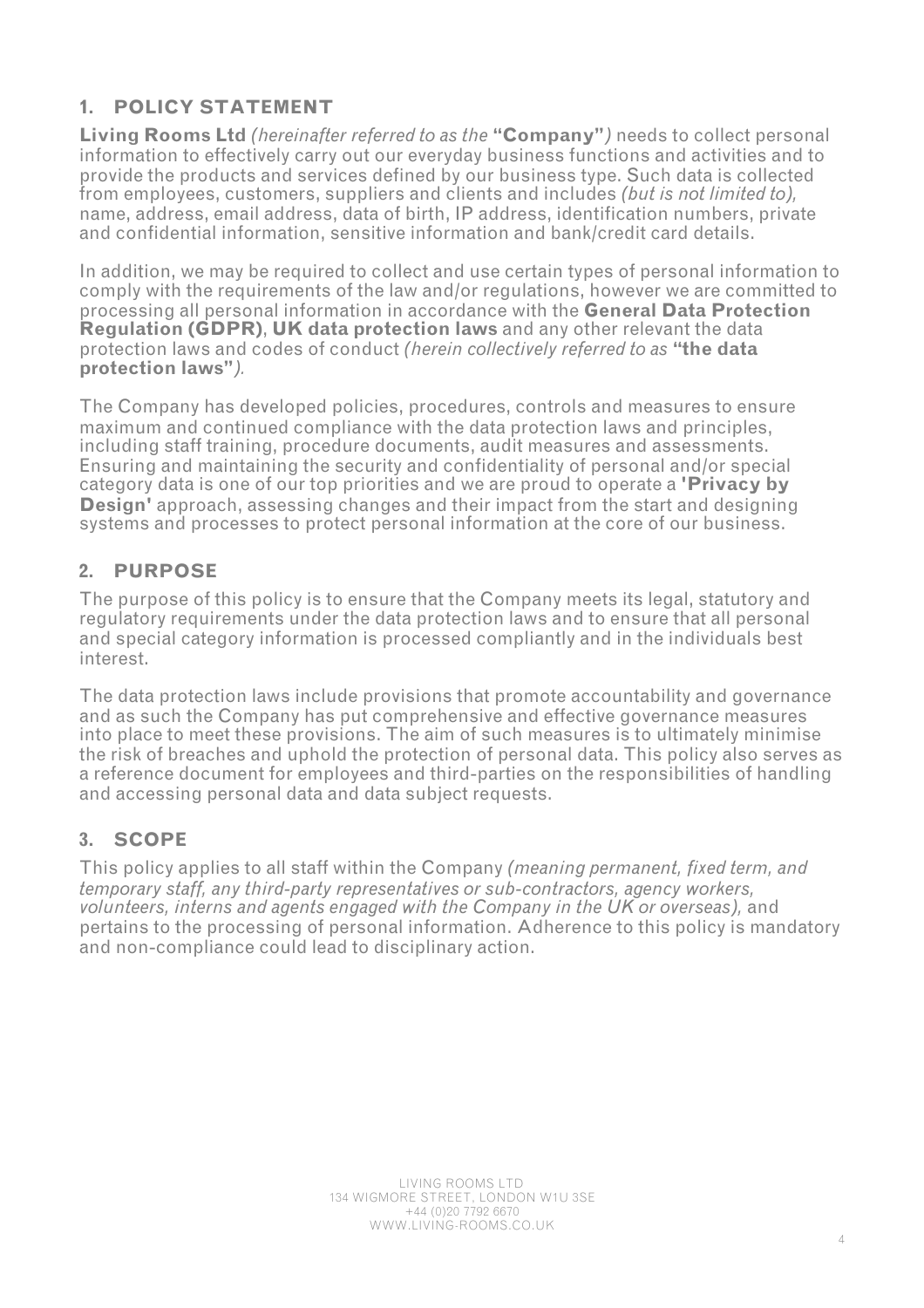### **3.1. DEFINITIONS**

- <span id="page-4-0"></span>• **"Biometric data"** means personal data resulting from specific technical processing relating to the physical, physiological or behavioural characteristics of a natural person, which allow or confirm the unique identification of that natural person, such as facial images or dactyloscopic data.
- • **"Binding Corporate Rules"** means personal data protection policies which are adhered to by the Company for transfers of personal data to a controller or processor in one or more third countries or to an international organisation.
- **"Consent"** of the data subject means any freely given, specific, informed and unambiguous indication of the data subject's wishes by which he or she, by a statement or by a clear affirmative action, signifies agreement to the processing of personal data relating to him or her.
- **"Cross Border Processing"** means processing of personal data which:
	- $\circ$  takes place in more than one Member State; or
	- $\circ$  which substantially affects or is likely to affect data subiects in more than one Member State
- **"Data controller"** means, the natural or legal person, public authority, agency or other body which, alone or jointly with others, determines the purposes and means of the processing of personal data; where the purposes and means of such processing are determined by Union or Member State law, the controller or the specific criteria for its nomination may be provided for by Union or Member State law.
- **"Data processor"** means a natural or legal person, public authority, agency or other body which processes personal data on behalf of the controller.
- **"Data protection laws"** means for the purposes of this document, the collective description of the GDPR, Data Protection Bill and any other relevant data protection laws that the Company complies with.
- **"Data subject"** means an individual who is the subject of personal data
- **"GDPR"** means the *General Data Protection Regulation (EU) (2016/679)*
- **"Genetic data"** means personal data relating to the inherited or acquired genetic characteristics of a natural person which give unique information about the physiology or the health of that natural person and which result, in particular, from an analysis of a biological sample from the natural person in question.
- **"Personal data"** means any information relating to an identified or identifiable natural person *('data subject'*); an identifiable natural person is one who can be identified, directly or indirectly, in particular by reference to an identifier such as a name, an identification number, location data, an online identifier or to one or more factors specific to the physical, physiological, genetic, mental, economic, cultural or social identity of that natural person.
- **"Processing"** means any operation or set of operations which is performed on personal data or on sets of personal data, whether or not by automated means, such as collection, recording, organisation, structuring, storage, adaptation or alteration, retrieval, consultation, use, disclosure by transmission, dissemination or otherwise making available, alignment or combination, restriction, erasure or destruction.
- **"Profiling"** means any form of automated processing of personal data consisting of the use of personal data to evaluate certain personal aspects relating to a natural person, in particular to analyse or predict aspects concerning that natural person's performance at work, economic situation, health, personal preferences, interests, reliability, behaviour, location or movements.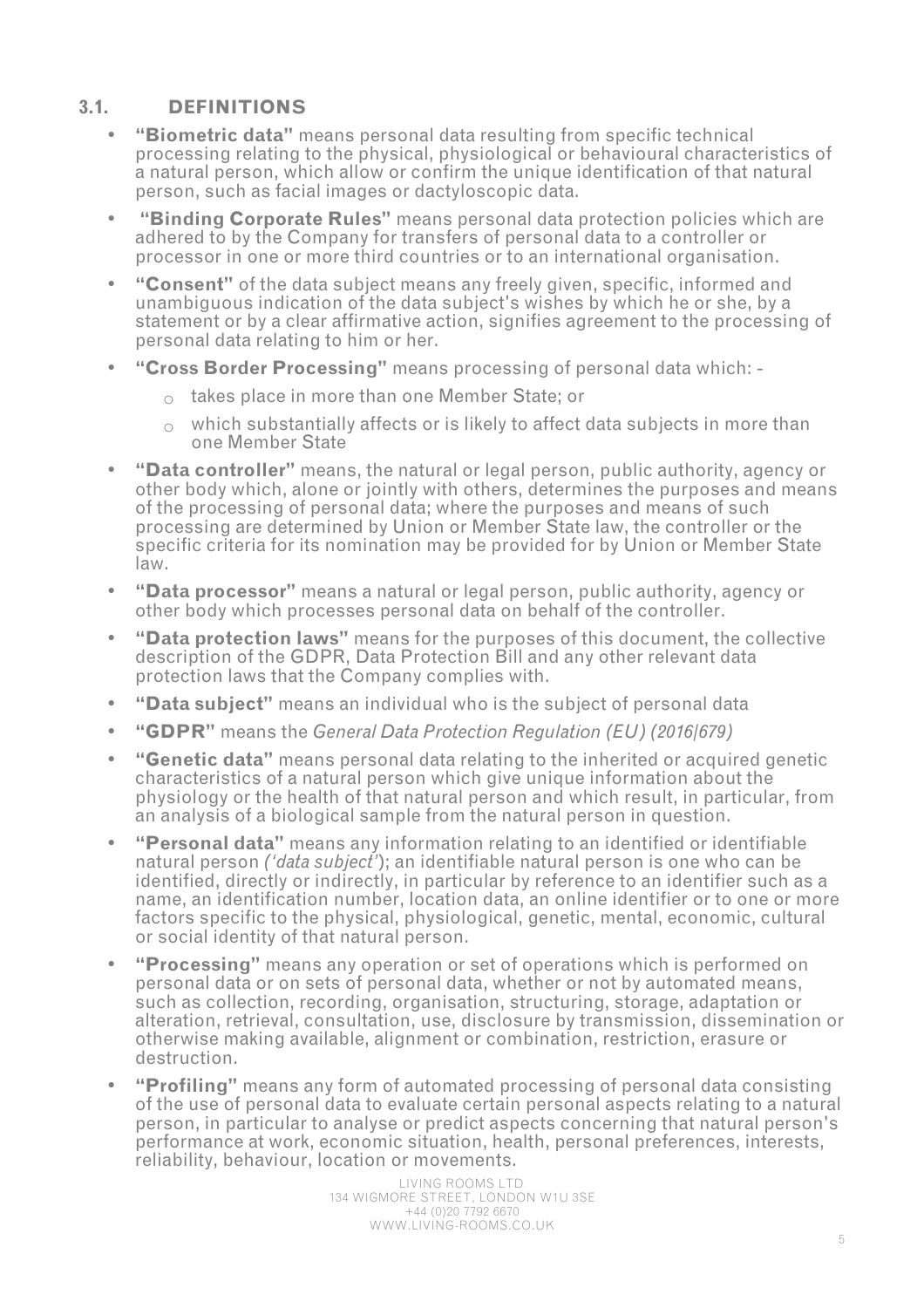- **"Recipient"** means a natural or legal person, public authority, agency or another body, to which the personal data are disclosed, whether a third party or not. However, public authorities which may receive personal data in the framework of a particular inquiry in accordance with Union or Member State law shall not be regarded as recipients; the processing of those data by those public authorities shall be in compliance with the applicable data protection rules according to the purposes of the processing.
- **"Supervisory Authority"** means an independent public authority which is established by a Member State
- **"Third Party"** means a natural or legal person, public authority, agency or body other than the data subject, under our direct authority

## <span id="page-5-0"></span>**4. DATA PROTECTION BACKGROUND**

The UK initially had The Data Protection Act 1984 in place to regulate the use of processed information that related to individuals. However, in 1995 the introduction of EU Directive 95/46/EC which set aims and requirements for member states on the protection of personal data when processing or sharing, meant an updated Act was required.

The UK subsequently developed and enacted The Data Protection Act 1998 (DPA) to ensure that British law complied with the EU Directive and to provide those with obligations under the Act, with updated rules, requirements and guidelines for processing and sharing personal data.

2018 marks the 20th anniversary of the DPA enactment and whilst there have been periodical additions or alterations to the Act, technology has advanced at a far faster rate, necessitating new regulations for the current digital age. The past 20 years has also seen a vast increase in the number of businesses and services operating across borders, further highlighting the international inconsistency in Member States individual the data protection laws.

For this reason, in January 2012, the European Commission proposed a new regulation applying to all EU Member States and bringing a standardised and consistent approach to the processing and sharing of personal information across the EU.

### <span id="page-5-1"></span>**4.1. NATIONAL DATA PROTECTION LAW**

As the Company is in the UK, we are obligated under the GDPR and the UK's Data Protection Bill that implements the GDPR into UK law. Our data protection policies and procedures adhere to both the GDPR and Data Protection Bill requirements, as applicable to our business type.

### <span id="page-5-2"></span>**4.2. GENERAL DATA PROTECTION REGULATION (GDPR)**

The **General Data Protection Regulation (GDPR) (EU)2016/679)** was approved by the European Commission in April 2016 and will apply to all EU Member States from 25th May 2018. As a *'Regulation*' rather than a *'Directive'*, its rules apply directly to the Member States, replacing their existing local the data protection laws and repealing and replacing Directive 95/46EC and its Member State implementing legislation.

As the Company processes personal information regarding individuals (*data subjects*), we are obligated under the General Data Protection Regulation (GDPR) to protect such information, and to obtain, use, process, store and destroy it, only in compliance with the data protection laws and its principles.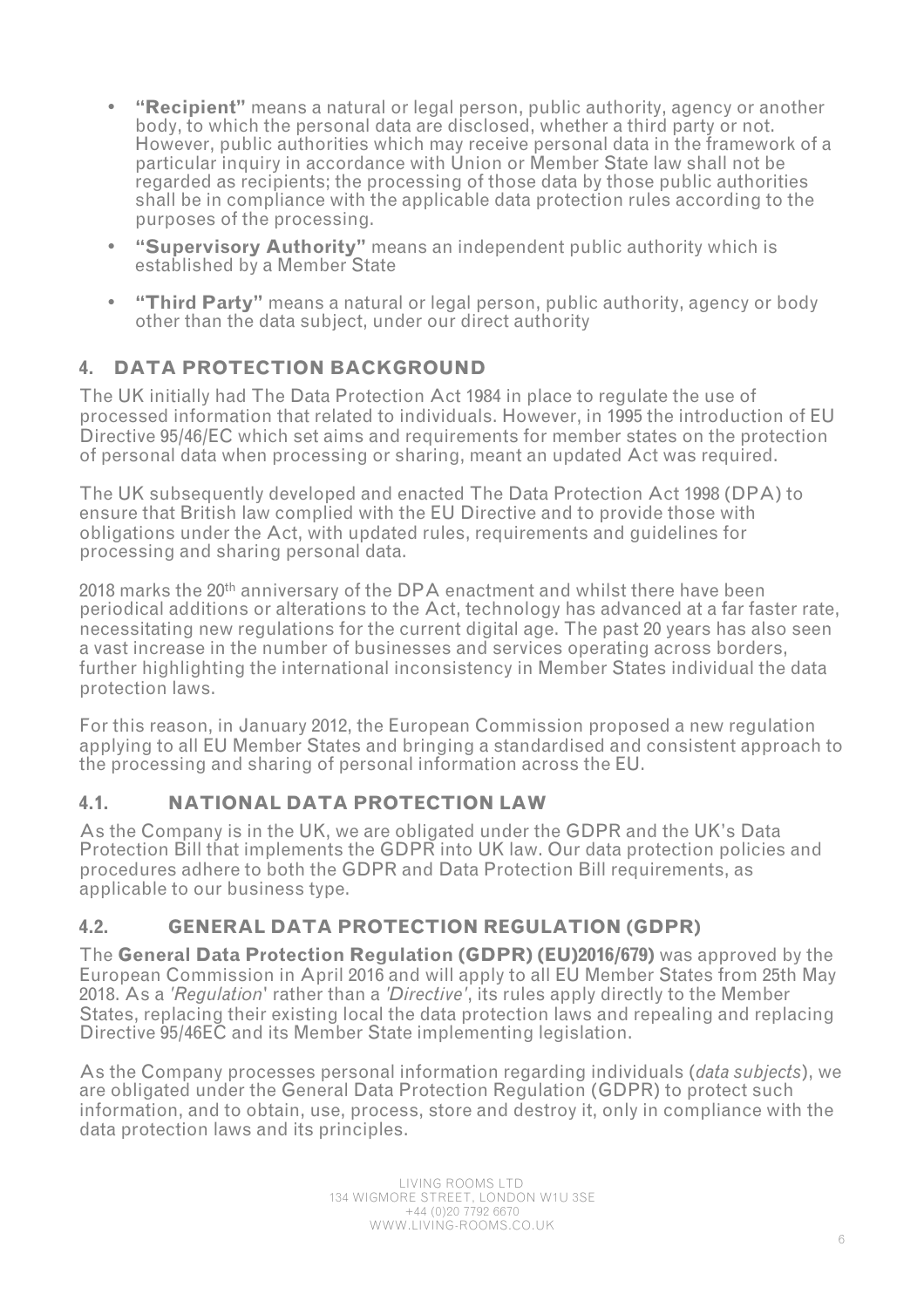### <span id="page-6-0"></span>**4.2.1. PERSONAL DATA**

#### **Information protected under the GDPR is known as "personal data" and is defined as: -**

*"Any information relating to an identified or identifiable natural person; an identifiable natural person is one who can be identified, directly or indirectly, in particular by reference to an identifier such as a name, an identification number, location data, an online identifier or to one or more factors specific to the physical, physiological, genetic, mental, economic, cultural or social identity of that natural person."* 

The Company ensures that a high level or care and measures are afforded to personal data falling within the GDPR's **'special categories'** (previously **sensitive personal data**), due to the assumption that this type of information could be used in a negative or discriminatory way and is of a sensitive, personal nature to the persons it relates to.

#### **In relation to the 'Special categories of Personal Data' the GDPR advises that: -**

*"Processing of personal data revealing racial or ethnic origin, political opinions, religious or philosophical beliefs, or trade union membership, and the processing of genetic data, biometric data for the purpose of uniquely identifying a natural person, data concerning health or data concerning a natural person's sex life or sexual orientation shall be prohibited – unless one of the Article 9 clauses applies."* 

### **4.2.2. THE GDPR PRINCIPLES**

#### **Article 5 of the data protection laws requires that personal data shall be: -**

- <span id="page-6-1"></span>**a)** processed lawfully, fairly and in a transparent manner in relation to the data subject **('lawfulness, fairness and transparency')**
- **b)** collected for specified, explicit and legitimate purposes and not further processed in a manner that is incompatible with those purposes; further processing for archiving purposes in the public interest, scientific or historical research purposes or statistical purposes shall, in accordance with Article 89(1), not be considered to be incompatible with the initial purposes **('purpose limitation')**
- **c)** adequate, relevant and limited to what is necessary in relation to the purposes for which they are processed **('data minimisation')**
- **d)** accurate and, where necessary, kept up to date; every reasonable step must be taken to ensure that personal data that are inaccurate, having regard to the purposes for which they are processed, are erased or rectified without delay **('accuracy')**
- **e)** kept in a form which permits identification of data subjects for no longer than is necessary for the purposes for which the personal data are processed; personal data may be stored for longer periods insofar as the personal data will be processed solely for archiving purposes in the public interest, scientific or historical research purposes or statistical purposes in accordance with Article 89(1) subject to implementation of the appropriate technical and organisational measures required by this Regulation in order to safeguard the rights and freedoms of the data subject **('storage limitation')**
- **f)** processed in a manner that ensures appropriate security of the personal data, including protection against unauthorised or unlawful processing and against accidental loss, destruction or damage, using appropriate technical or organisational measures **('integrity and confidentiality').**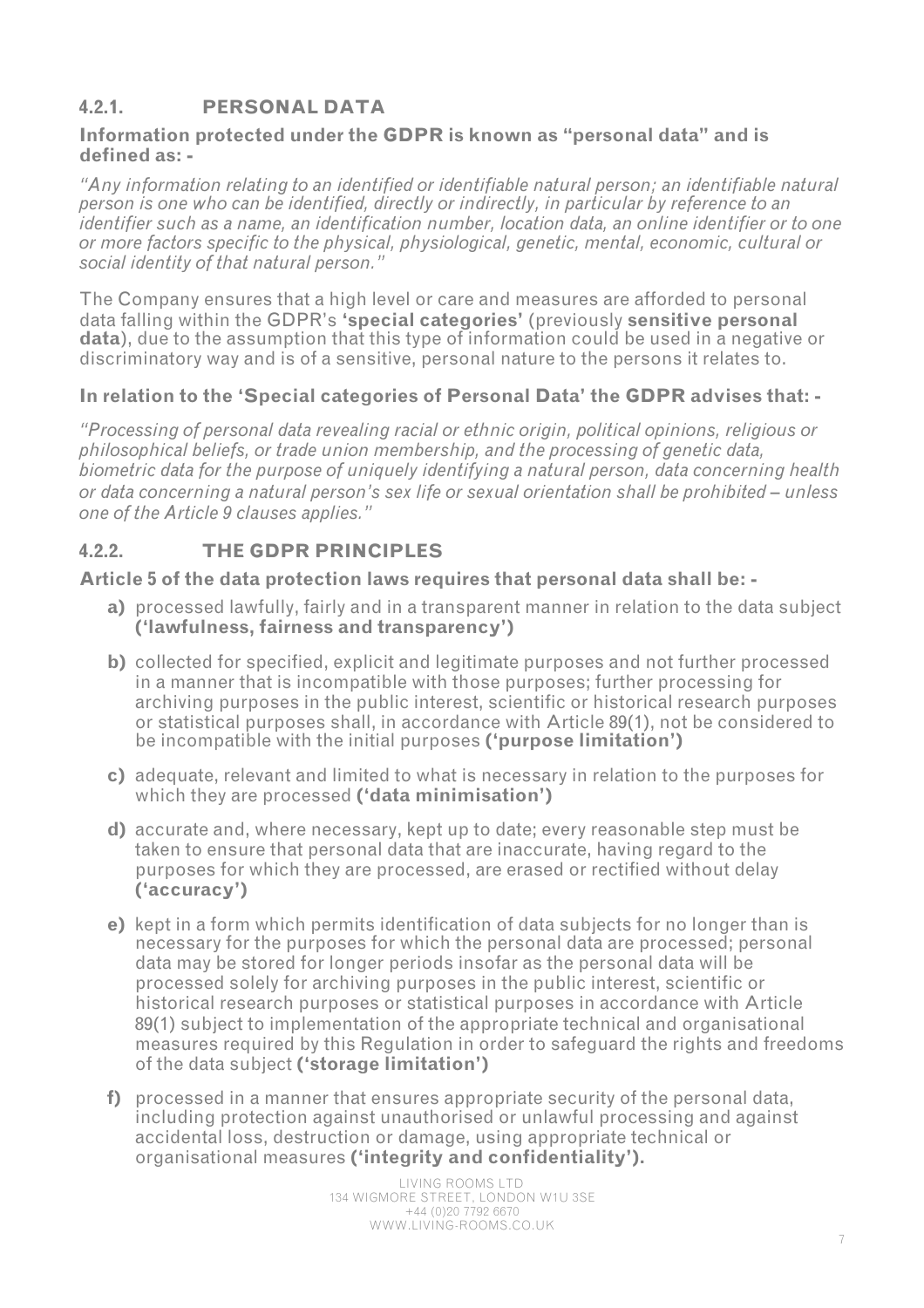**Article 5(2)** requires that *'the controller shall be responsible for, and be able to demonstrate, compliance with the data protection laws principles'* **('accountability')** and requires that firms **show how** they comply with the principles, detailing and summarising the measures and controls that they have in place to protect personal information and mitigate the risks of processing.

### <span id="page-7-0"></span>**4.3. THE INFORMATION COMMISSIONERS OFFICE (ICO)**

The Information Commissioners Office (ICO) is an independent regulatory office who report directly to Parliament and whose role it is to uphold information rights in the public interest. The legislation they have oversight for includes: -

- The General Data Protection Regulation *(GDPR)* 25 May 2018
- The Privacy and Electronic Communication (EU Directive) Regulations 2003
- The Immigration Order 1972

The ICO's mission statement is *"to uphold information rights in the public interest, promoting openness by public bodies and data privacy for individuals"* and they can issue enforcement notices and fines for breaches in any of the Regulations, Acts and/or Laws regulated by them.

Under the data protection laws the ICO, as the UK's data protection authority (*Supervisory Authority*), will have a similar role as previously, when it comes to oversight, enforcement and responding to complaints with regards to the data protection laws and those firms located solely in the UK.

The Company are registered with ICO and appear on the Data Protection Register as a controller and processer of personal information.

## <span id="page-7-1"></span>**5. OBJECTIVES**

We are committed to ensuring that all personal data processed by the Company is done so in accordance with the data protection laws and its principles, along with any associated regulations and/or codes of conduct laid down by the Supervisory Authority and local law. We ensure the safe, secure, ethical and transparent processing of all personal data and have stringent measures to enable data subjects to exercise their data protection rights.

The Company has developed the below objectives to meet our data protection obligations and to ensure continued compliance with the regulatory requirements.

#### **The Company ensures that: -**

- We protect the rights of individuals with regards to the processing of personal information
- We develop, implement and maintain a data protection policy, procedure, audit plan and training program for compliance with the data protection laws
- Every business practice, function and process carried out by the Company, is monitored for compliance with the data protection laws and its principles
- Data is only processed where we have met the lawfulness of processing requirements
- We only process special category data in accordance with the GDPR regulations and in compliance with the Data Protection Bill Schedule 1 requirements
- We record consent at the time it is obtained and evidence such consent to the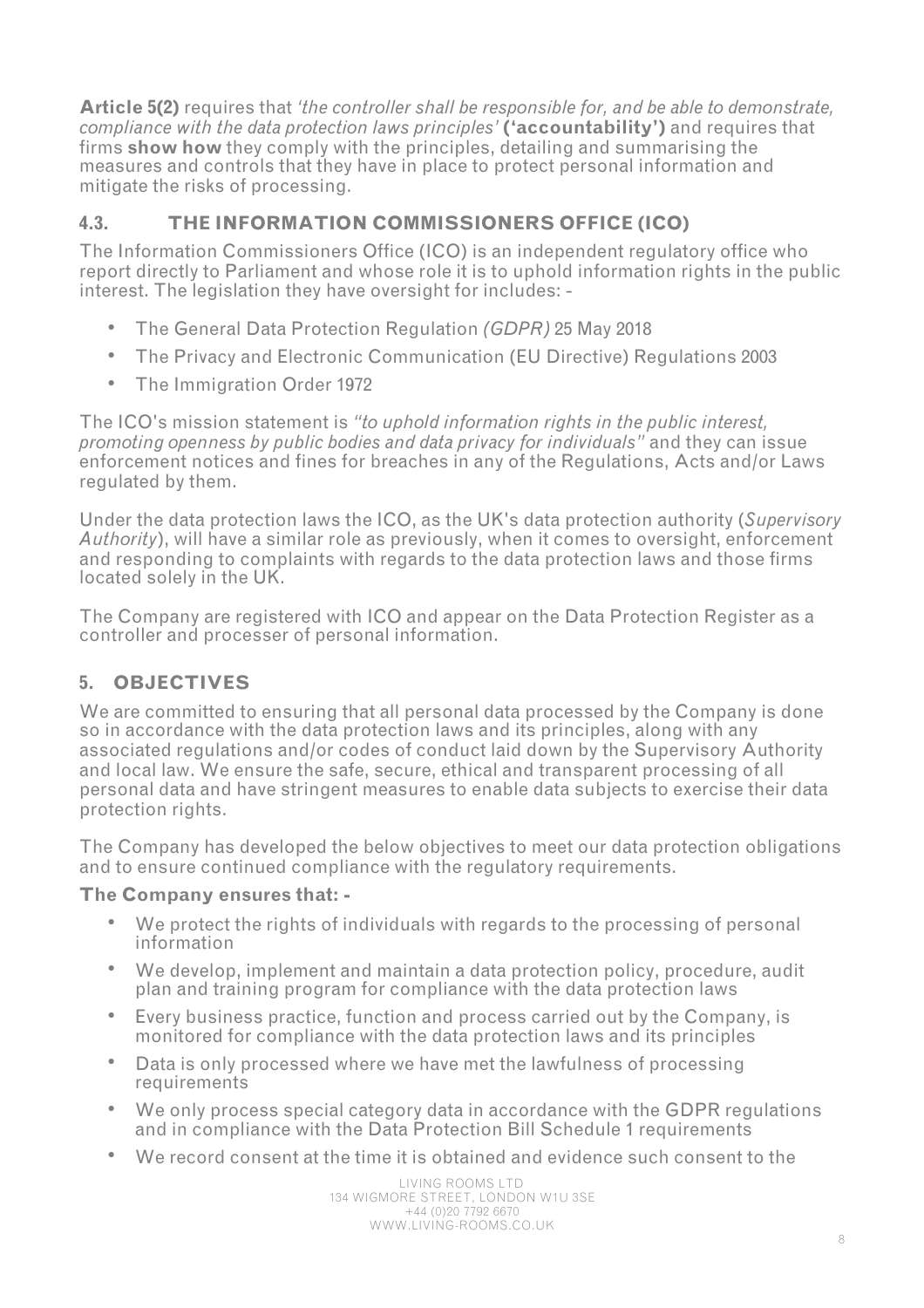Supervisory Authority where requested

- All employees (*including new starters and agents*) are competent and knowledgeable about their GDPR obligations and are provided with in-depth training in the data protection laws, principles, regulations and how they apply to their role and our business
- Individuals feel secure when providing us with personal information and know that it will be handled in accordance with their rights under the data protection laws
- We maintain a continuous program of monitoring, review and improvement with regards to compliance with the data protection laws and to identify gaps and noncompliance before they become a risk
- We monitor the Supervisory Authority, European Data Protection Board (EDPB) and GDPR news and updates, to stay abreast of updates, notifications and additional requirements
- We have robust and documented Complaint Handling and Data Breach controls for identifying, investigating, reviewing and reporting any breaches or complaints with regards to data protection
- We have appointed a **Carol Williams** who takes responsibility for the overall supervision, implementation and ongoing compliance with the data protection laws and performs specific duties as set out under Article 37 of the GDPR.
- We have a dedicated Audit & Monitoring Program in place to perform regular checks and assessments on how the personal data we process is obtained, used, stored and shared. The audit program is reviewed against our data protection policies, procedures and the relevant regulations to ensure continued compliance
- We provide clear lines of reporting and supervision with regards to data protection
- We store and destroy all personal information, in accordance with the data protection laws timeframes and requirements
- Any information provided to an individual in relation to personal data held or used about them, with be provided in a concise, transparent, intelligible and easily accessible form, using clear and plain language
- Employees are aware of their own rights under the data protection laws and are provided with the Article 13 & 14 information disclosures
- Where applicable, we maintain records of processing activities in accordance with the Article 30 requirements
- We have developed and documented appropriate technical and organisational measures and controls for personal data security

## <span id="page-8-0"></span>**6. GOVERNANCE PROCEDURES**

### <span id="page-8-1"></span>**6.1. ACCOUNTABILITY & COMPLIANCE**

Due to the nature, scope, context and purposes of processing undertaken by the Company, we carry out frequent risk assessments and information audits to identify, assess, measure and monitor the impact of such processing. We have also implemented adequate and appropriate technical and organisational measures to ensure the safeguarding of personal data and compliance with the data protection laws and any codes of conduct that we have obligations under.

We can demonstrate that all processing activities are performed in accordance with the data protection laws and that we have in place robust policies, procedures, measures and controls for the protection of data.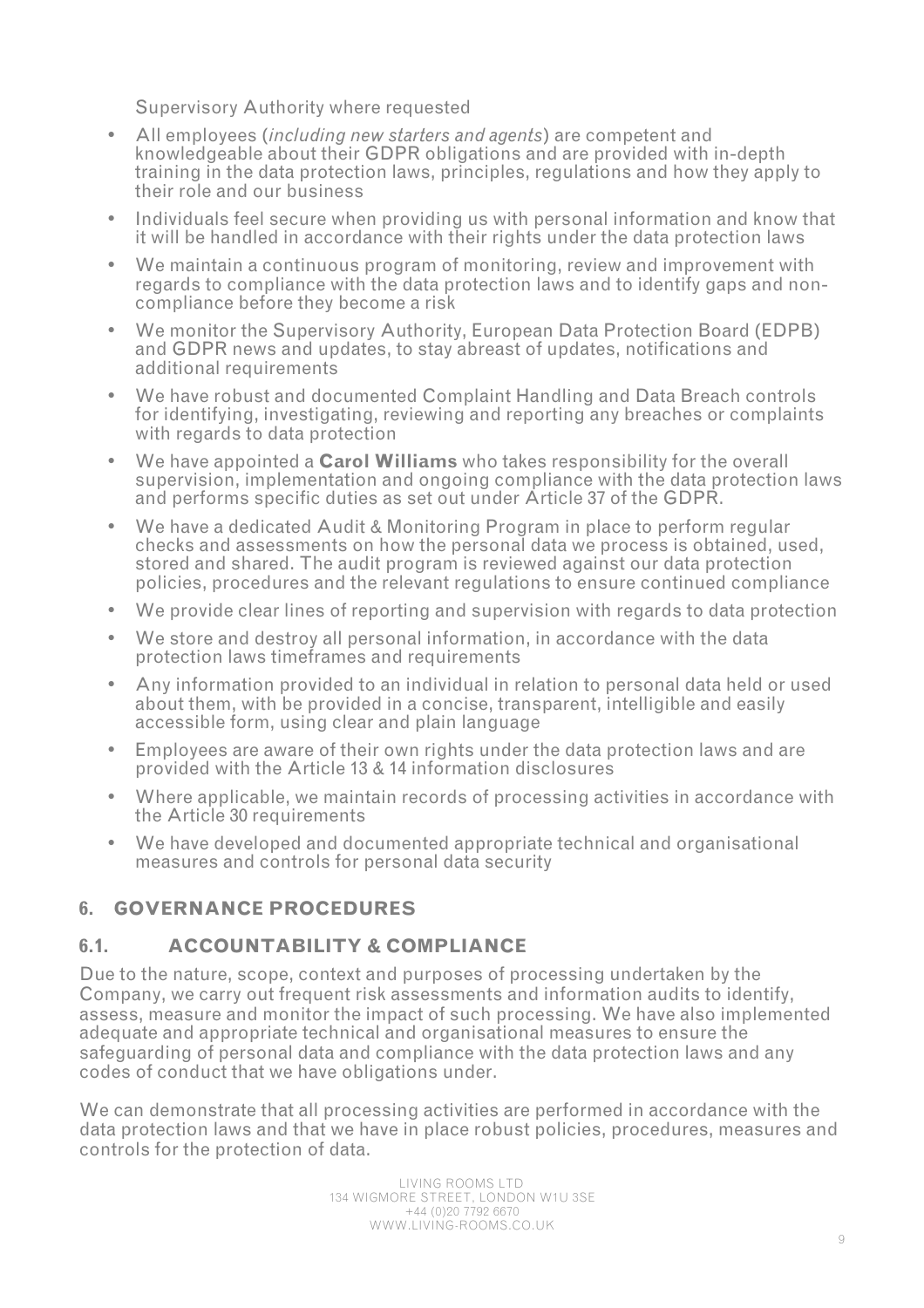#### **Our main governance objectives are to: -**

- Educate senior management and employees about the requirements under the data protection laws and the possible impact of non-compliance
- Provide a dedicated and effective data protection training program for all staff
- Identify key senior stakeholders to support the data protection compliance program
- Allocate responsibility for data protection compliance and ensure that the designated person has sufficient access, support and budget to perform the role

• Identify, create and disseminate the reporting lines within the data protection governance structure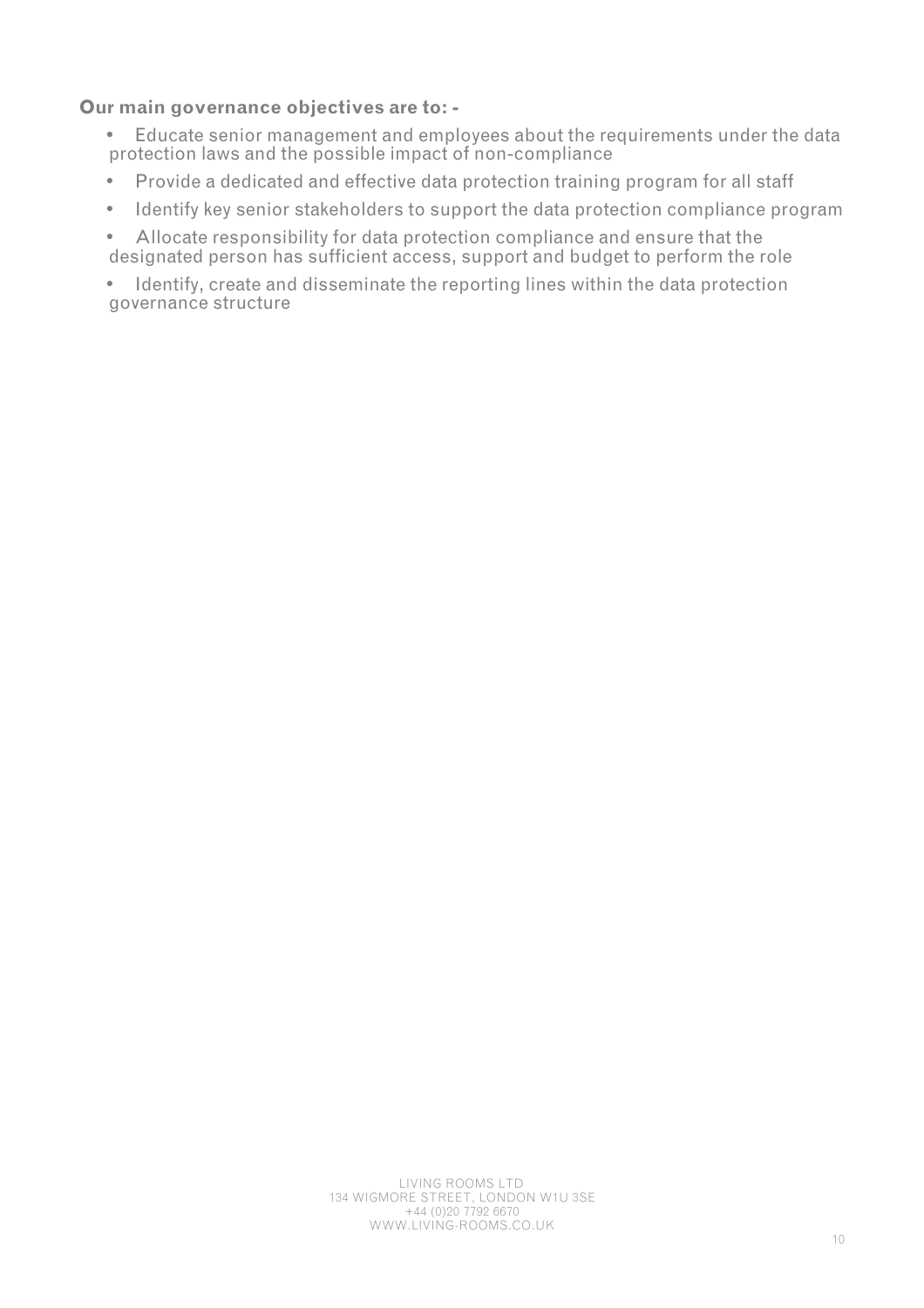The technical and organisational measures that the Company has in place to ensure and demonstrate compliance with the data protection laws, regulations and codes of conduct, are detailed in this document and associated policies.

### <span id="page-10-0"></span>**6.1.1. PRIVACY BY DESIGN**

We operate a *'Privacy by Design'* approach and ethos, with the aim of mitigating the risks associated with processing personal data through prevention via our processes, systems and activities. We therefore have additional measures in place to adhere to this ethos, including: -

#### **Data Minimisation**

Under Article 5 of the data protection laws, principle (c) advises that data should be *'limited to what is necessary'*, which forms the basis of our minimal approach. We only ever obtain, retain, process and share the data that is essential to carry out our services and legal obligations and we only keep if for as long as is necessary.

Our systems, employees, processes and activities are designed to limit the collection of personal information to that which is directly relevant and necessary to accomplish the specified purpose. Data minimisation enables us to reduce data protection risks and breaches and supports our compliance with the data protection laws.

#### **Measures to ensure that only the necessary data is collected includes: -**

- Electronic collection *(i.e. forms, website, surveys etc*) only have the fields that are relevant to the purpose of collection and subsequent processing. We do not include 'optional' fields, as optional denotes that it is not necessary to obtain
- Physical collection *(i.e. face-to-face, telephone etc*) is supported using scripts and internal forms where the required data collection is ascertained using predefined fields. Again, only that which is relevant and necessary is collected
- We have SLA's and bespoke agreements in place with third-party controllers who send us personal information (*either in our capacity as a controller or processor).*  These state that only relevant and necessary data is to be provided as it relates to the processing activity we are carrying out.
- We have documented destruction procedures in place where a data subject or third-party provides us with personal information that is surplus to requirement.

#### **Pseudonymisation**

We utilise pseudonymisation where possible to record and store personal data in a way that ensures data can no longer be attributed to a specific data subject without the use of separate additional information (*personal identifiers*). Encryption and partitioning is also used to protect the personal identifiers, which are always kept separate from the pseudonymised data sets.

When using pseudonymisation, we ensure that the attribute(s) being removed and replaced, are unique and prevent the data subject from being identified through the remaining markers and attributes. Pseudonymisation means that the data subject is still likely to be identified indirectly and as such, we use this technique in conjunction with other technical and operational measures of risk reduction and data protection.

### **Encryption**

Although we class encryption as a form of pseudonymisation, we also utilise it as a secondary risk prevention measure for securing the personal data that we hold. Encryption with a secret key is used to make data indecipherable unless decryption of the dataset is carried out using the assigned key.

LIVING ROOMS LTD 134 WIGMORE STREET, LONDON W1U 3SE +44 (0)20 7792 6670 WWW.LIVING-ROOMS.CO.UK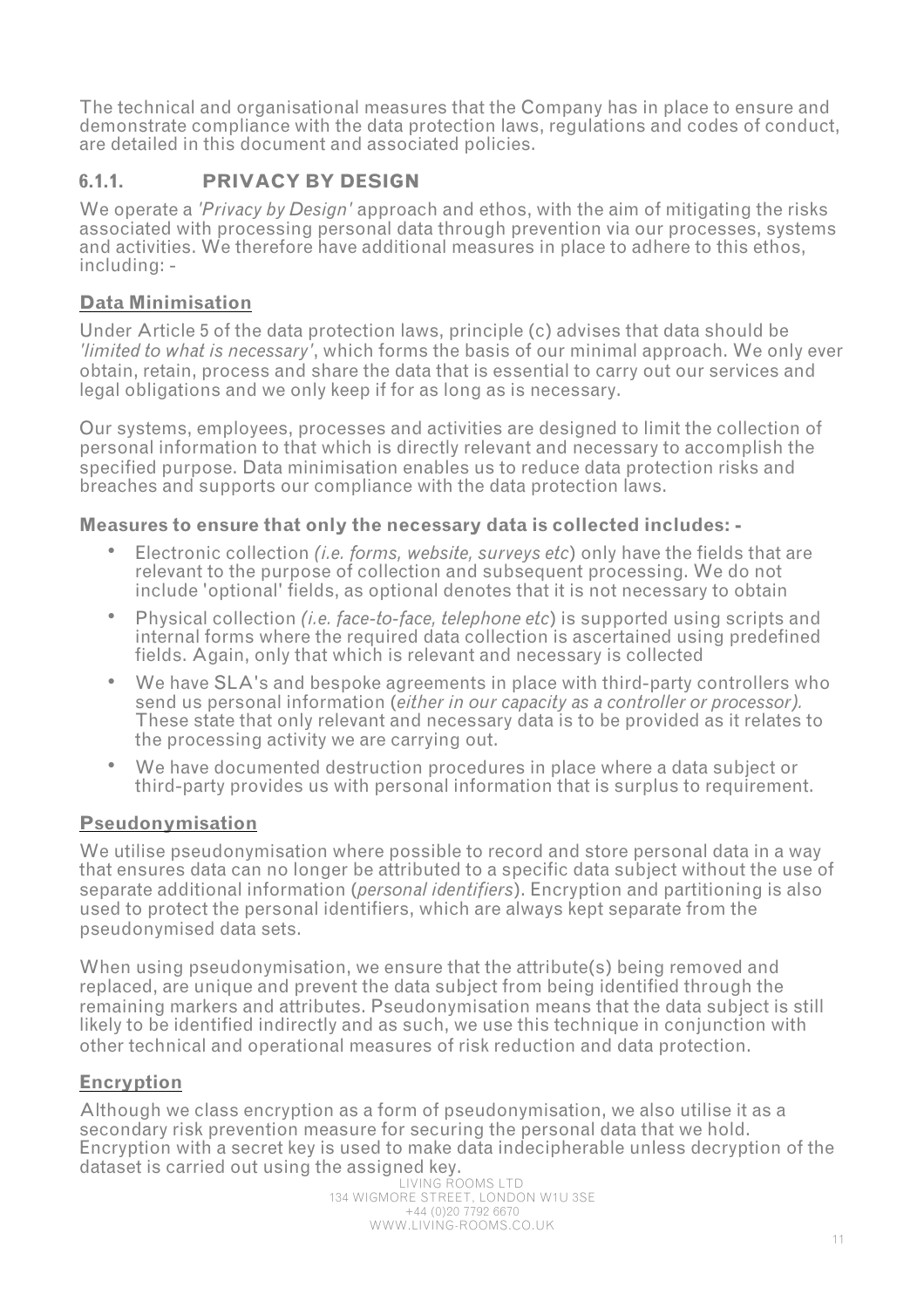We utilise encryption via secret key for transferring personal data to any external party and provide the secret key in a separate format. Where special category information is being transferred and/or disclosed, the Data Protection Officer is required to authorise the transfer and review the encryption method for compliance and accuracy.

### **Restriction**

Our *Privacy by Design* approach means that we use company-wide restriction methods for all personal data activities. Restricting access is built into the foundation of the Company's processes, systems and structure and ensures that only those with authorisation and/or a relevant purpose, have access to personal information. Special category data is restricted at all levels and can only be accessed by Richard Hurford and Alan Hecht

### **Hard Copy Data**

Due to the nature of our business, it is sometimes essential for us to obtain, process and share personal and special category information which is only available in a paper format without pseudonymisation options (*i.e. copies of patient records, hospital invoices or claims information*). Where this is necessary, we utilise a tiered approach to minimise the information we hold and/or the length of time we hold it for. **Steps include: -** 

- In the first instance, we always ask the initial data controller to send copies of any personal information records directly to the data subject
- Where step 1 is not possible or feasible, we will obtain a copy of the data and if applicable redact to ensure that only the relevant information remains (*i.e. when the data is being passed to a third-party for processing and not directly to the data subject*)
- When only mandatory information is visible on the hard copy data, we utilise electronic formats to send the information to the recipient to ensure that encryption methods can be applied (*i.e. we do not use the postal system as this can be intercepted*).
- Recipients (*i.e. the data subject, third-party processer*) are reverified and their identity and contact details checked
- The Data Protection Officer authorises the transfer and checks the file(s) attached and encryption method and key
- Once confirmation has been obtained that the recipient has received the personal information, where possible *(within the legal guidelines and rules of the data protection laws*), we destroy the hard copy data and delete the sent message
- <span id="page-11-0"></span>If for any reason a copy of the paper data must be retained by the Company, we use a physical safe to store such documents as oppose to our standard archiving system

### **6.1.2. INFORMATION AUDIT**

To enable the Company to fully prepare for and comply with the data protection laws, we have carried out a company-wide data protection information audit to better enable us to record, categorise and protect the personal data that we hold and process.

The audit has identified, categorised and recorded all personal information obtained, processed and shared by our company in our capacity as a controller/processor and has been compiled on a central register which includes: -

- What personal data we hold
- Where it came from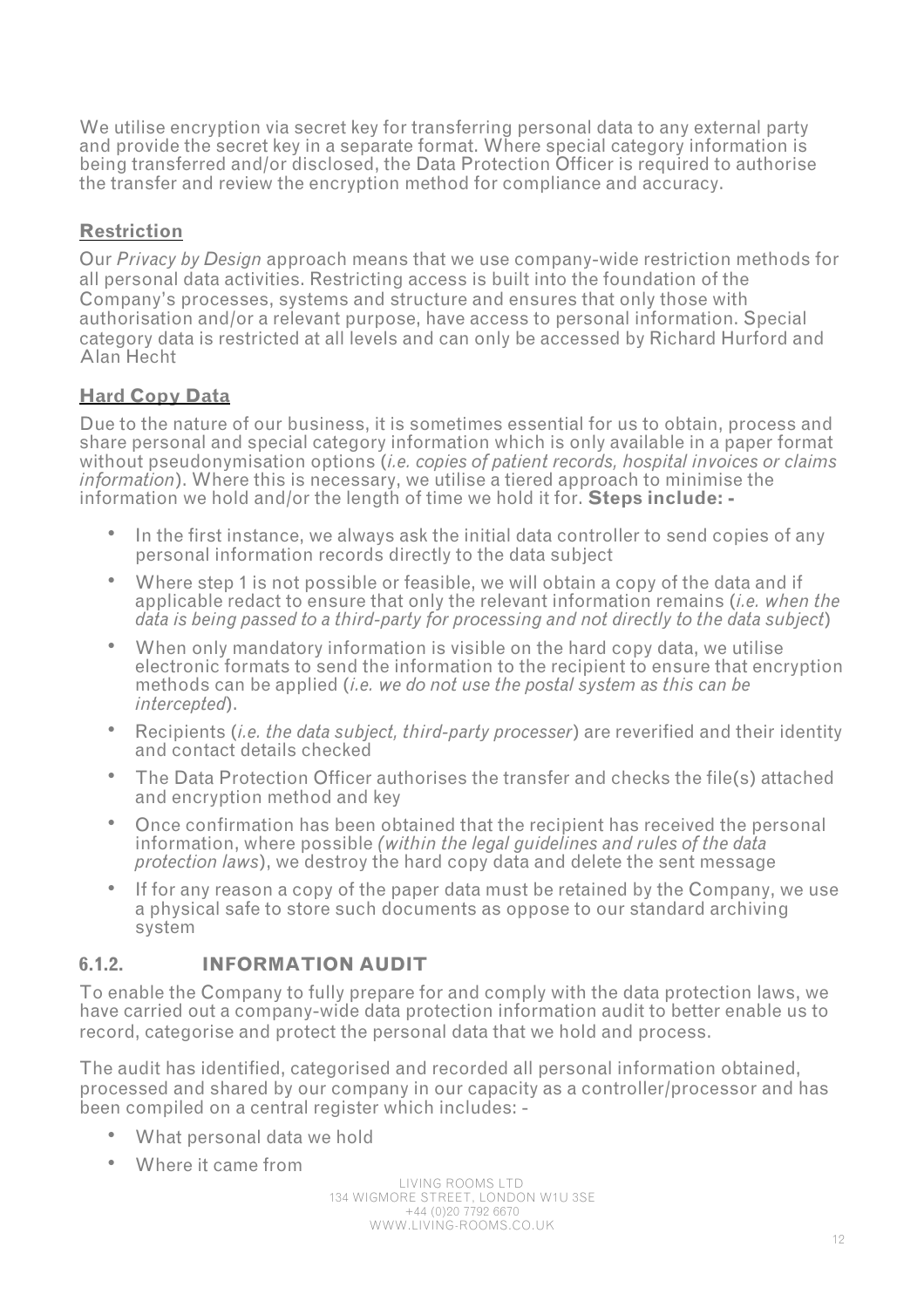- Who we share it with
- Legal basis for processing it
- What format(s) is it in
- Who is responsible for it?
- <span id="page-12-0"></span>• Disclosures and Transfers

## **6.2. LEGAL BASIS FOR PROCESSING (LAWFULNESS)**

At the core of all personal information processing activities undertaken by the Company, is the assurance and verification that we are complying with Article 6 of the data protection laws and our lawfulness of processing obligations. Prior to carrying out any processing activity on personal information, we always identify and establish the legal basis for doing so and verify these with the regulations.

This legal basis is documented on our information audit register and where applicable, is provided to the data subject and Supervisory Authority as part of our information disclosure obligations. **Data is only obtained, processed or stored when we have met the lawfulness of processing requirements, where: -**

- The data subject has given consent to the processing of their personal data for one or more specific purposes
- Processing is necessary for the performance of a contract to which the data subject is party or in order to take steps at the request of the data subject prior to entering into a contract
- Processing is necessary for compliance with a legal obligation to which we are subject
- Processing is necessary in order to protect the vital interests of the data subject or of another natural person
- Processing is necessary for the performance of a task carried out in the public interest or in the exercise of official authority vested in the Company
- Processing is necessary for the purposes of the legitimate interests pursued by the Company or by a third party (*except where such interests are overridden by the interests or fundamental rights and freedoms of the data subject which require protection of personal data, in particular where the data subject is a child).*

## <span id="page-12-1"></span>**6.2.1. PROCESSING SPECIAL CATEGORY DATA**

#### **Special categories of Personal Data are defined in the data protection laws as: -**

*Processing of personal data revealing racial or ethnic origin, political opinions, religious or philosophical beliefs, or trade union membership, and the processing of genetic data, biometric data for the purpose of uniquely identifying a natural person, data concerning health or data concerning a natural person's sex life or sexual orientation shall be prohibited – unless one of the Article 9 clauses applies.*

Where the Company processes any personal information classed as special category data or information relating to criminal convictions, we do so in accordance with the data protection laws Article 9 regulations and in compliance with the Data Protection Bill's Schedule 1 Parts 1, 2, 3 & 4 requirements.

#### **We will only ever process special category data where: -**

• The data subject has given explicit consent to the processing of the personal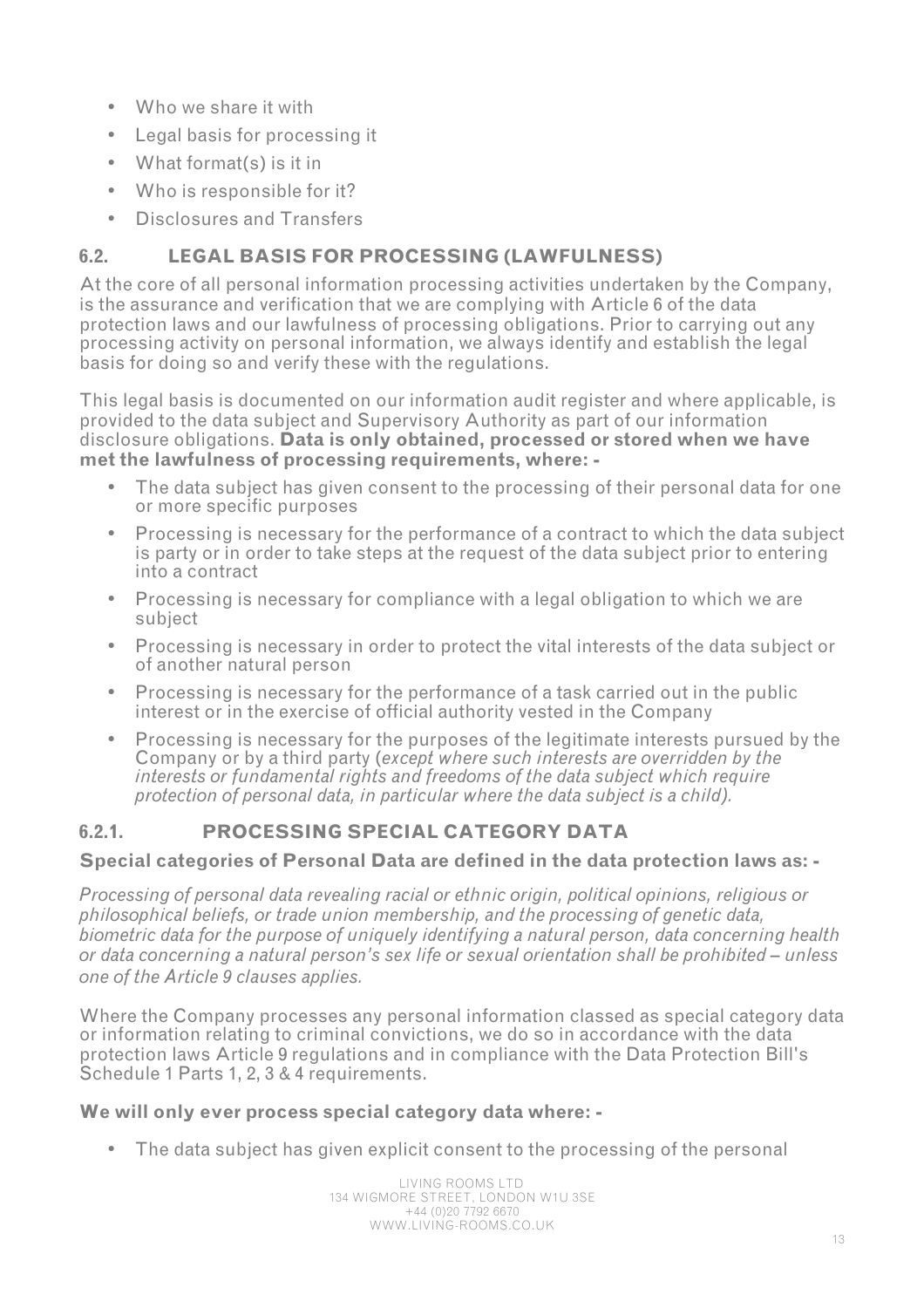- Processing is necessary for the purposes of carrying out the obligations and exercising specific rights of the controller or of the data subject in the field of employment and social security and social protection law
- Processing is necessary to protect the vital interests of the data subject or of another natural person where the data subject is physically or legally incapable of giving consent
- Processing is carried out in the course of its legitimate activities with appropriate safeguards by a foundation, association or any other not-for-profit body with a political, philosophical, religious or trade union aim
- Processing relates to personal data which are manifestly made public by the data subject
- Processing is necessary for the establishment, exercise or defence of legal claims or whenever courts are acting in their judicial capacity
- Processing is necessary for reasons of substantial public interest
- Processing is necessary for the purposes of preventive or occupational medicine, for the assessment of the working capacity of the employee, medical diagnosis, the provision of health or social care or treatment or the management of health or social care systems and services
- Processing is necessary for reasons of public interest in the area of public health
- Processing is necessary for archiving purposes in the public interest, scientific or historical research purposes or statistical purposes in accordance with Article 89(1)

Schedule 1, Parts 1, 2 & 3 of The Data Protection Bill provide specific conditions and circumstances when special category personal data can be processed and dictated the requirements that organisations are obligated to meet when processing such data.

Where the Company processes personal data that falls into one of the above categories, we have the specified provisions and measures in place prior to any processing. **Measures include: -**

- Verifying our reliance on one of the data protection laws Article 9(1), and where applicable The Data Protection Bill Sch.1, Pt.1, Pt.2 and/or Pt.3 conditions prior to processing
- Having an appropriate policy document in place when the processing is carried out, specifying our:
	- o procedures for securing compliance with the data protection laws principles
	- o policies as regards the retention and erasure of personal data processed in reliance on the condition
	- o retention periods and reason *(i.e. legal, statutory etc)*
	- o procedures for reviewing and updating our policies in this area

#### **Please refer to our Retention & Erasure Policy for further guidance and procedures.**

#### <span id="page-13-0"></span>**6.2.2. RECORDS OF PROCESSING ACTIVITIES**

As an organisation with **less than** 250 employees, the Company maintains records of all processing activities where: -

• Processing personal data could result in a risk to the rights and freedoms of individual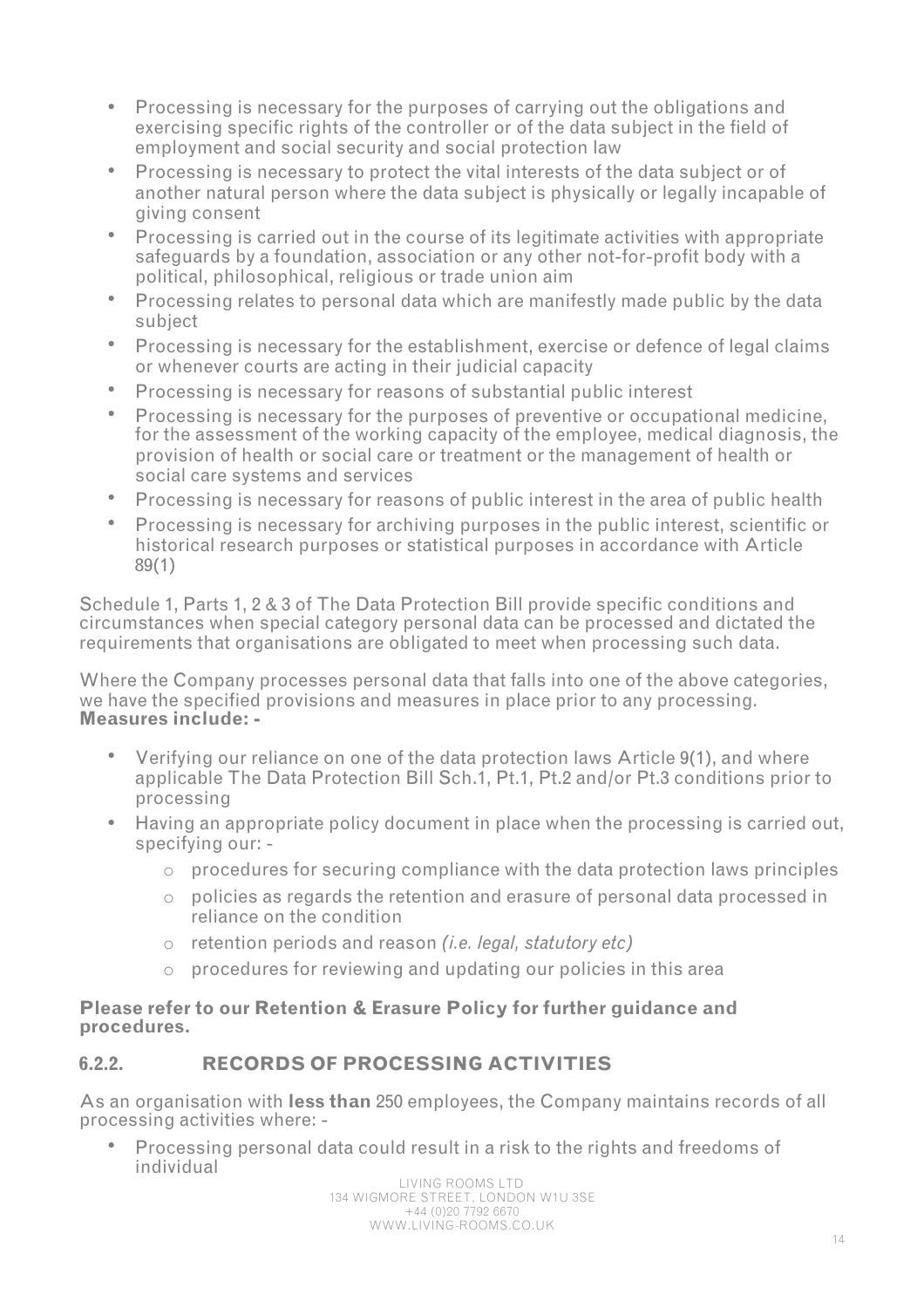- The processing is not occasional
- We process special categories of data or criminal convictions and offences
- Such records are maintained in writing, are provided in a clear and easy to read format and are readily available to the Supervisory Authority upon request.

Acting in the capacity as a processor (*or a representative*), our internal records of the categories of processing activities carried out on behalf of a controller, contain the following information: -

- The full name and contact details of the processor(s) and of each controller on behalf of which the processor is acting, and, where applicable, of the controller's or the processor's representative, and the data protection officer
- The categories of processing carried out on behalf of each controller
- Where applicable, transfers of personal data to a third country or an international organisation *(including the identification of that third country or international organisation and where applicable, the documentation of suitable safeguards)*
- A general description of the processing security measures as outlined in section 13 of this document *(pursuant to Article 32(1) of the data protection laws)*

As part of our obligations under the UK's Data Protection Bill, Sch.1, Pt.4, where we are required to maintain a record of our processing activities in our capacity as a controller and are processing special category or criminal conviction data, as specified in Sch.1, Pt. 1-3 of the Bill, **we also record the below information on the register: -**

- Which condition is relied on?
- How the processing satisfies Article 6 of the data protection laws (lawfulness of processing)
- Whether the personal data is retained and erased in accordance with the policies described in paragraph 30(b) of the DP Bill (and if not, the reasons for not following those policies).

## <span id="page-14-0"></span>**6.3. CODES OF CONDUCT & CERTIFICATION MECHANISMS**

The Company adheres to the data protection codes of conduct prepared by and are certified by the **Information Commissioner's Office** to demonstrate that we comply with the data protection laws rules and principles.

These codes and certification mechanism are approved by the Supervisory Authority and have been disseminated throughout the company to ensure competency and compliance from all staff.

### **The codes of conduct that we adhere to help us to: -**

- Improve transparency and accountability
- Demonstrate to the public and Supervisory Authority that we meet the requirements of the data protection law and that we can be trusted with personal data
- Mitigate against enforcement action(s)
- Improve standards by establishing best practice
- Carry out fair and transparent processing
- Ensure appropriate safeguards within the framework of personal data transfers to third countries or international organisations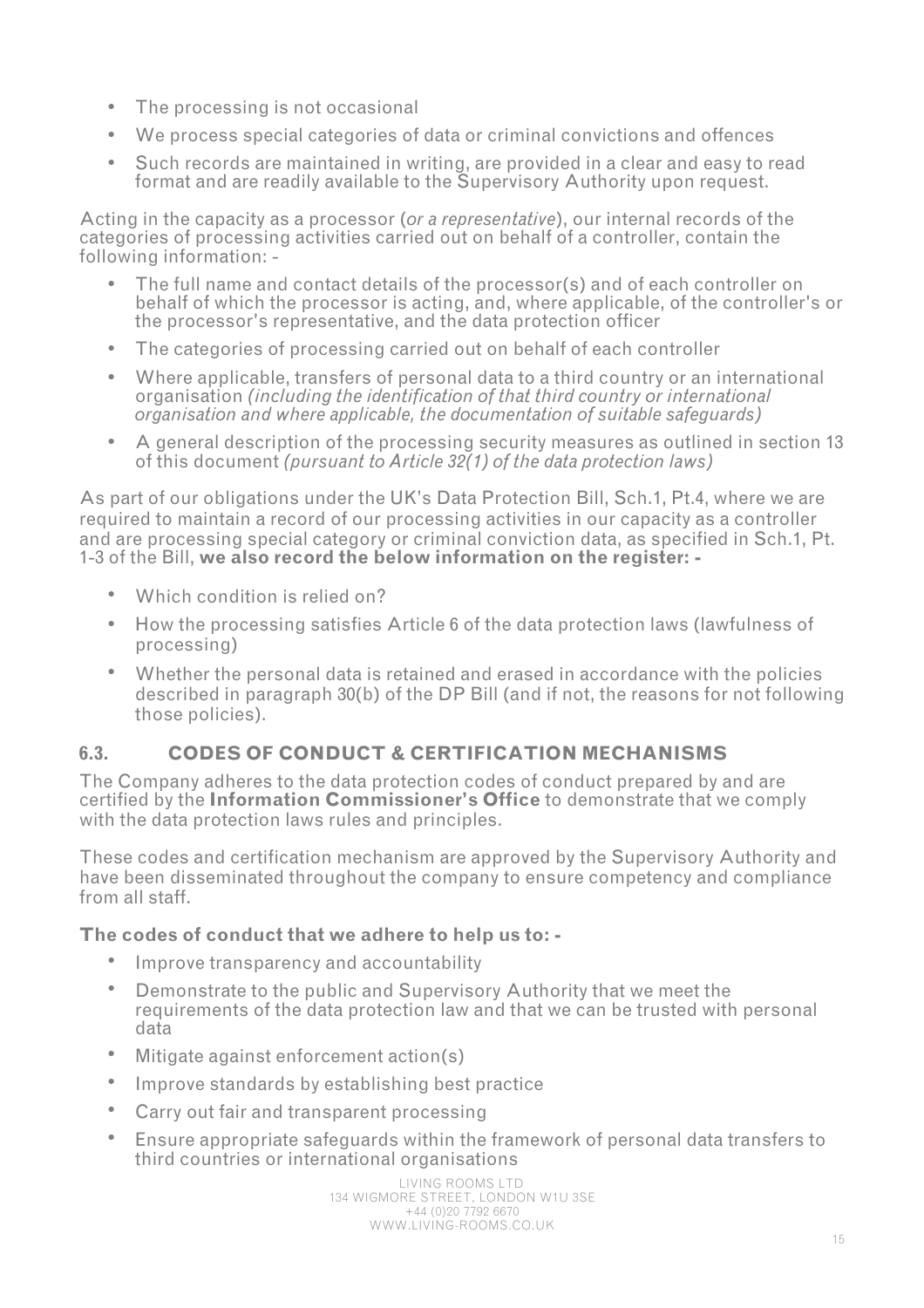We submit to frequent and unscheduled monitoring and audits by the codes of conduct association/trade body and by the data protection certification scheme and understand that where we are deemed to be non-compliant in any area relating to the data protection laws, we may lose our certification/seal of approval and/or the Supervisory Authority will be informed.

## <span id="page-15-0"></span>**6.4. THIRD-PARTY PROCESSORS**

The Company utilise external processors for certain processing activities *(where applicable*). We use information audits to identify, categorise and record all personal data that is processed outside of the company, so that the information, processing activity, processor and legal basis are all recorded, reviewed and easily accessible. **Such external processing includes** *(but is not limited to***): -** 

- **IT Systems and Services**
- Legal Services
- Debt Collection Services
- Human Resources
- Credit Reference Agencies
- Direct Marketing Services

We have strict due diligence and Know Your Customer procedures and measures in place and review, assess and background check all processors prior to forming a business relationship. We obtain company documents, certifications, references and ensure that the processor is adequate, appropriate and effective for the task we are employing them for.

We audit their processes and activities prior to contract and during the contract period to ensure compliance with the data protection regulations and review any codes of conduct that they are obligated under to confirm compliance. The continued protection of the rights of the data subjects is our priority when choosing a processor and we understand the importance of outsourcing processing activities as well as our continued obligations under the data protection laws even when a process is handled by a third-party.

#### **We draft bespoke Service Level Agreements (SLAs) and contracts with each processor and among other details, outlines: -**

- The processors data protection obligations
- Our expectations, rights and obligations
- The processing duration, aims and objectives
- The data subjects' rights and safeguarding measures
- The nature and purpose of the processing
- The type of personal data and categories of data subjects

Each of the areas specified in the contract are monitored, audited and reported on. Processors are notified that they shall not engage another processor without our prior specific authorisation and any intended changes concerning the addition or replacement of existing processors must be done in writing, in advance of any such changes being implemented.

#### **That contract or other legal act shall stipulate, in particular, that the processor: -**

- Processes the personal data only on our documented instructions
- Seeks our authorisation to transfer personal data to a third country or an international organisation (unless required to do so by a law to which the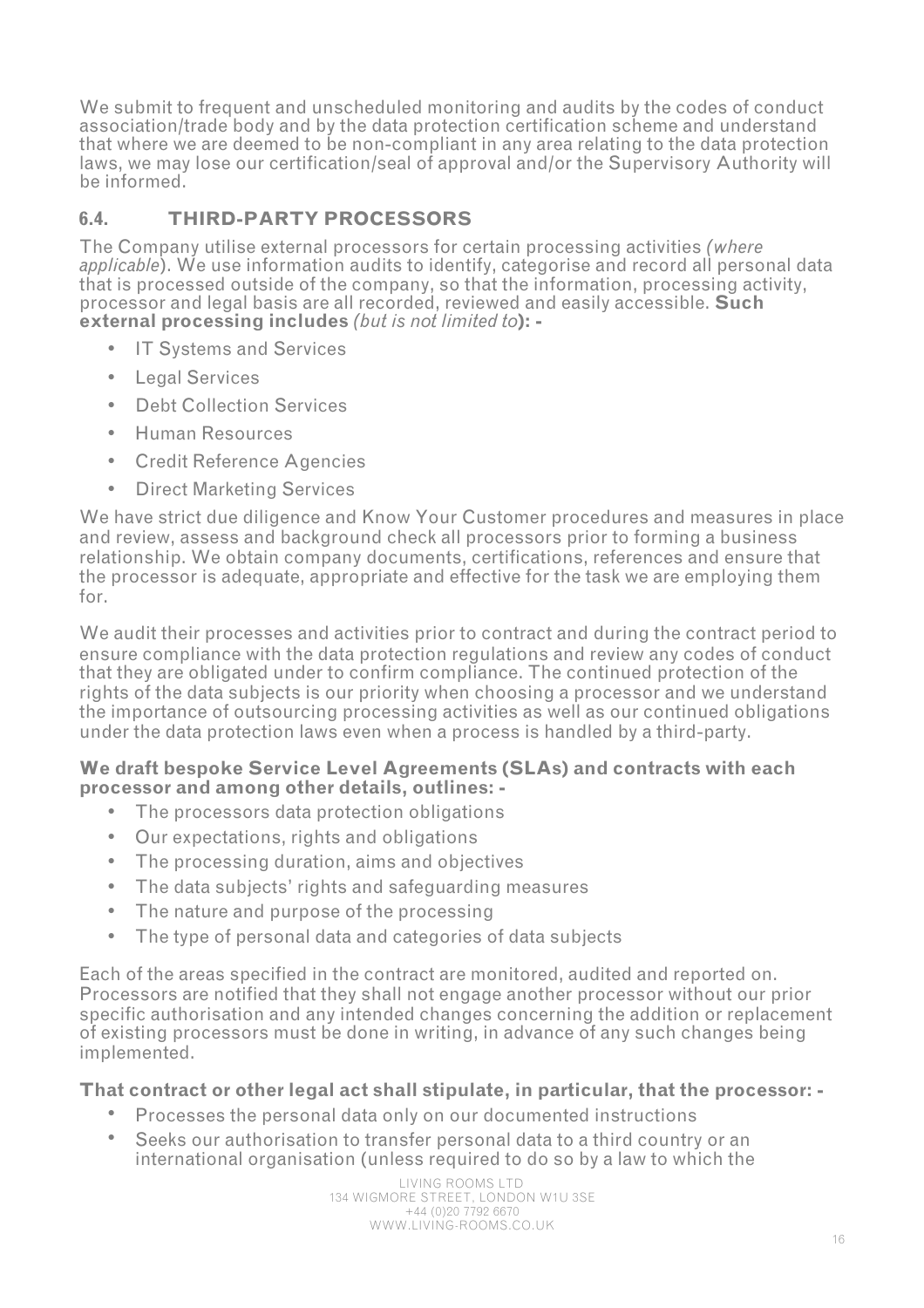processor is subject)

- Shall inform us of any such legal requirement to transfer data before processing
- Ensures that persons authorised to process the personal data have committed themselves to confidentiality or are under an appropriate statutory obligation of confidentiality
- Takes all measures to security the personal data at all times
- Respects, supports and complies with our obligation to respond to requests for exercising the data subject's rights
- Assists the Company in ensuring compliance with our obligations for data security, mitigating risks, breach notification and privacy impact assessments
- When requested, deletes or returns all personal data to the Company after the end of the provision of services relating to processing, and deletes existing copies where possible
- Makes available to the Company, all information necessary to demonstrate compliance with the obligations set out here and in the contract
- Allows and supports audits, monitoring, inspections and reporting as set out in the contract
- <span id="page-16-0"></span>• Informs the Company immediately of any breaches, non-compliance or inability to carry out their duties as detailed in the contract

## **6.5. DATA RETENTION & DISPOSAL**

The Company have defined procedures for adhering to the retention periods as set out by the relevant laws, contracts and business requirements, as well as adhering to the data protection laws requirement to only hold and process personal information for as long as is necessary. All personal data is disposed of in a way that protects the rights and privacy of data subjects *(e.g. shredding, disposal as confidential waste, secure electronic deletion)*  and prioritises the protection of the personal data at all times*.*

Please refer to our **Data Retention & Erasure Policy** for full details on our retention, storage, periods and destruction processes.

## <span id="page-16-1"></span>**7. DATA PROTECTION IMPACT ASSESSMENTS (DPIA)**

Individuals have an expectation that their privacy and confidentiality will be upheld and respected whilst their data is being stored and processed by the Company. We therefore utilise several measures and tools to reduce risks and breaches for general processing, however when the processing is likely to be high risk or cause significant impact to a data subject, we utilise proportionate methods to map out and assess the impact ahead of time.

Where the Company must, or are considering carrying out processing that utilises new technologies, and/or where there is a likelihood that such processing could result in a high risk to the rights and freedoms of data subjects, we always carry out a Data Protection Impact Assessment (DPIA) *(sometimes referred to as a Privacy Impact Assessment*).

#### **Pursuant to Article 35(3) and Recitals 84, 89-96, we consider processing that is likely to result in a high risk to include: -**

Systematic and extensive evaluation of personal aspects relating to natural persons which is based on automated processing, including profiling, and on which decisions are based that produce legal effects concerning the natural person or similarly significantly affect the natural person(s)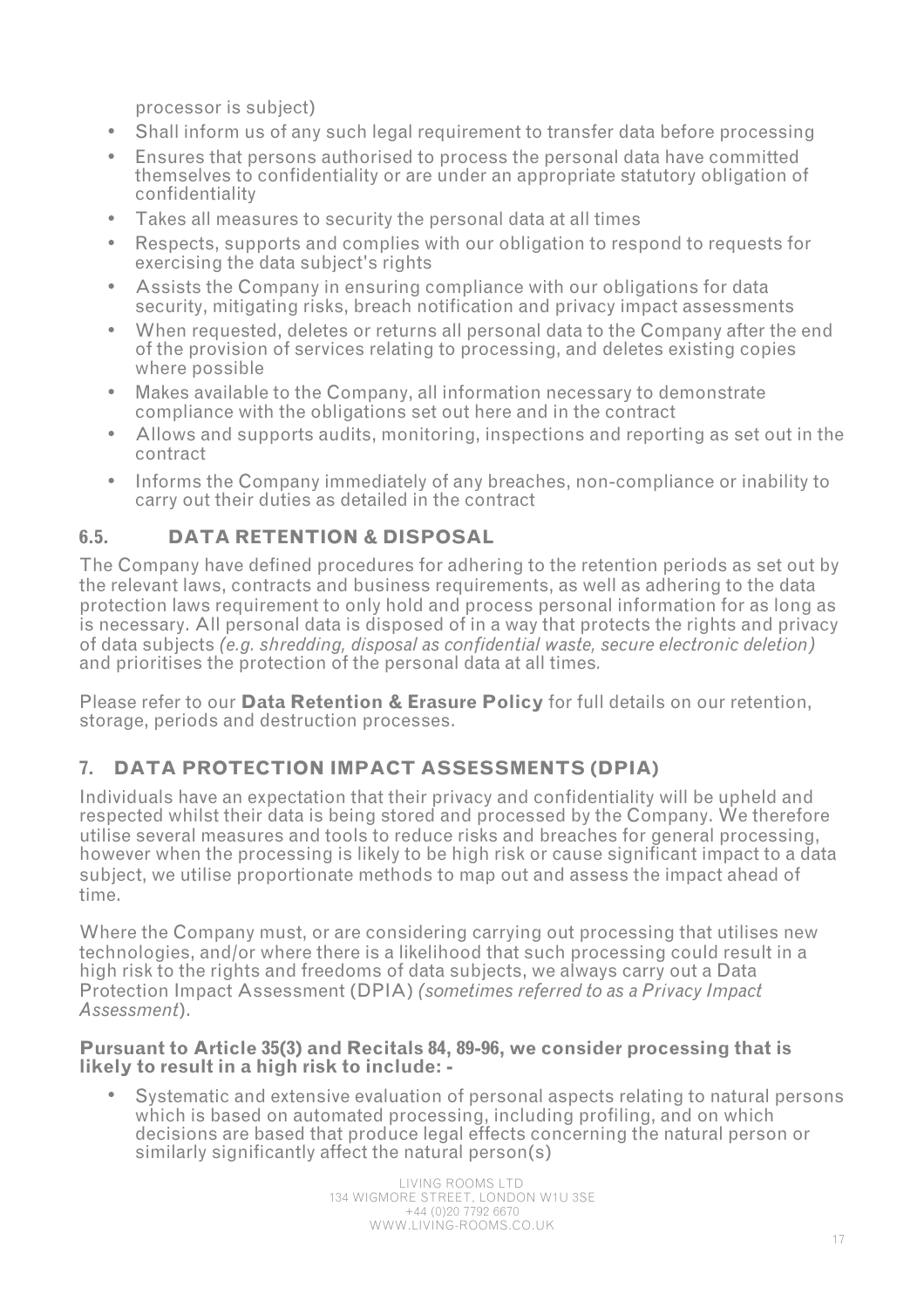- Processing on a large scale of special categories of data
- Processing on a large scale of personal data relating to criminal convictions and offences
- Systematic monitoring of a publicly accessible area on a large scale (i.e. CCTV)
- Where a processing operation is likely to result in a high risk to the rights and freedoms of an individual
- Those involving the use of new technologies
- New processing activities not previously used
- Processing considerable amounts of personal data at regional, national or supranational level, which could affect many data subjects
- Processing activities making it difficult for the data subject(s) to exercise their rights

Carrying out DPIAs enables us to identify the most effective way to comply with our data protection obligations and ensure the highest level of data privacy when processing. It is part of our Privacy by Design approach and allows us to assess the impact and risk before carrying out the processing, thus identifying and correcting issues at the source, reducing costs, breaches and risks.

The DPIA enables us to identify possible privacy solutions and mitigating actions to address the risks and reduce the impact. Solutions and suggestions are set out in the DPIA and all risks are rated to assess their likelihood and impact. The aim of solutions and mitigating actions for all risks is to ensure that the risk is either: -

- **Fliminated**
- Reduced
- Accepted

## <span id="page-17-0"></span>**8. DATA SUBJECT RIGHTS PROCEDURES**

### <span id="page-17-1"></span>**8.1. CONSENT & THE RIGHT TO BE INFORMED**

The collection of personal and sometimes special category data is a fundamental part of the products/services offered by the Company and we therefore have specific measures and controls in place to ensure that we comply with the conditions for consent under the data protection laws.

The data protection law defines consent as; *'Any freely given, specific, informed and unambiguous indication of the data subject's wishes by which he or she, by a statement or by a clear affirmative action, signifies agreement to the processing of personal data relating to him or her'.*

#### **Where processing is based on consent, the Company have reviewed and revised all consent mechanisms to ensure that: -**

- Consent requests are transparent, using plain language and is void of any illegible terms, jargon or extensive legal terms
- It is freely given, specific and informed, as well as being an unambiguous indication of the individual's wishes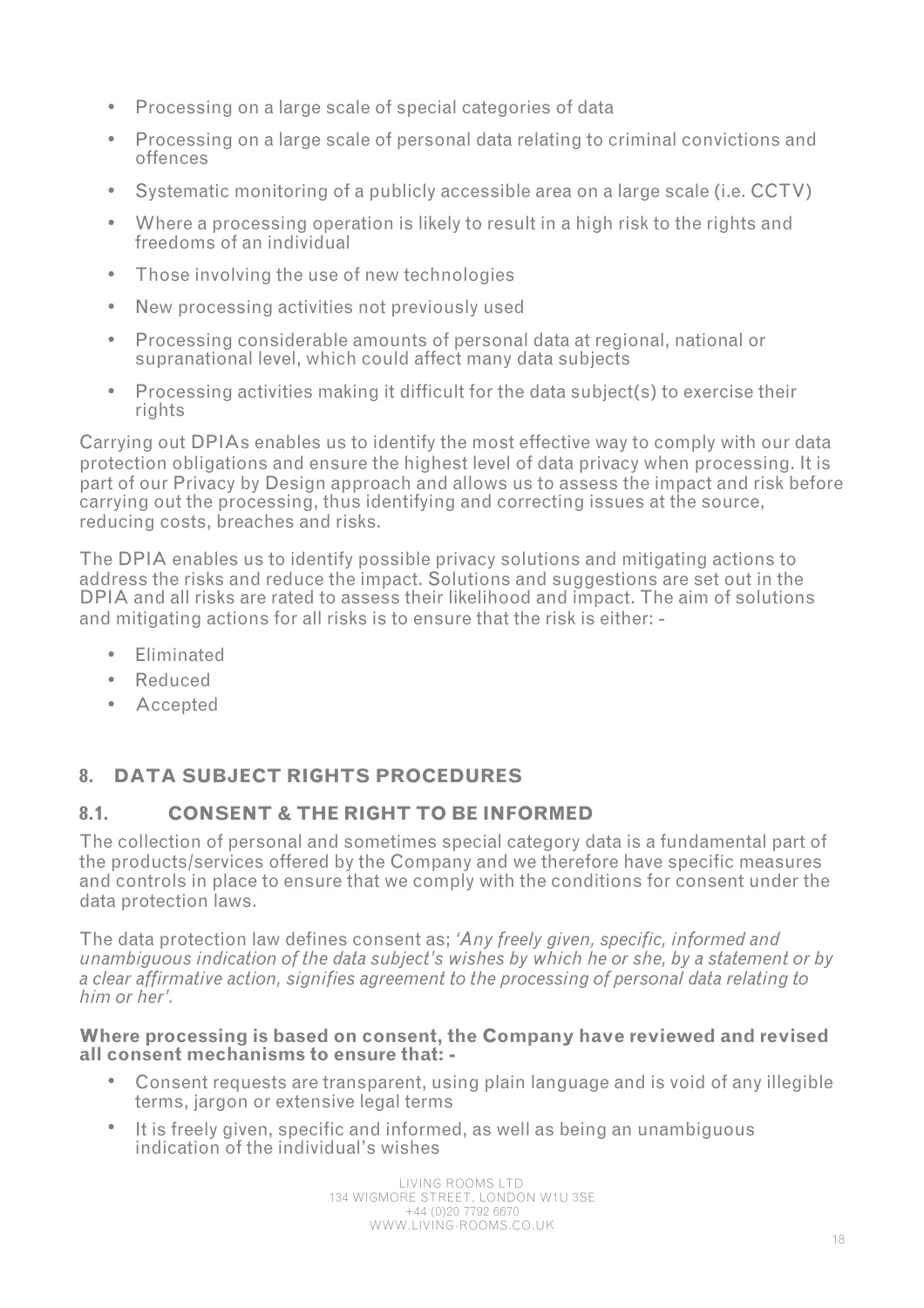- Consent is always given by a statement or a clear affirmative action (*positive opt-in*) which signifies agreement to the processing of personal data
- Consent mechanisms are upfront, clear, granular (*in fine detail*) and easy to use and understand
- Pre-ticked, opt-in boxes are **never** used
- Where consent is given as part of other matters (*i.e. terms & conditions, agreements, contracts*), we ensure that the consent is separate from the other matters and is **not** be a precondition of any service (*unless necessary for that service)*
- Along with our company name, we also provide details of any other third party who will use or rely on the consent
- Consent is always verifiable, and we have controls in place to ensure that we can demonstrate consent in every case
- We keep detailed records of consent and can evidence at a minimum:
	- $\circ$  that the individual has consented to the use and processing of their personal data
	- $\circ$  that the individual has been advised of our company name and any third party using the data
	- $\circ$  what the individual was told at the time of consent
	- $\circ$  how and when consent was obtained
- We have ensured that withdrawing consent is as easy, clear and straightforward as giving it and is available through multiple options, including: -
	- Opt-out links in mailings or electronic communications
	- $\circ$  Opt-out process explanation and steps on website and in all written communications
	- $\circ$  Ability to opt-out verbally, in writing or by email
- Consent withdrawal requests are processed immediately and without detriment
- Controls and processes have been developed and implemented to refresh consent, especially those relating to parental consents
- <span id="page-18-0"></span>• For special category data, the consent obtained is explicit *(stated clearly and in detail, leaving no room for confusion or doubt*) with the processing purpose(s) always being specified

### **8.1.1. CONSENT CONTROLS**

The Company maintain rigid records of data subject consent for processing personal data and are always able to demonstrate that the data subject has consented to processing of his or her personal data where applicable. We also ensure that the withdrawal of consent is as clear, simple and transparent as it is to give consent.

Where the data subject's consent is given in the context of a written declaration which also concerns other matters, the request for consent is presented in a manner which is clearly distinguishable from the other matters, in an intelligible and easily accessible form, using clear and plain language. All such written declarations are reviewed and authorised by the Data Protection Officer prior to being circulated.

The data protection laws states that where processing is based on consent and the personal data relates to a child who is below the age of 16 years, such processing is only carried out by the Company, where consent has been obtained by the holder of parental responsibility over the child. The UK's Data Protection Bill reduces this age to **13 years**,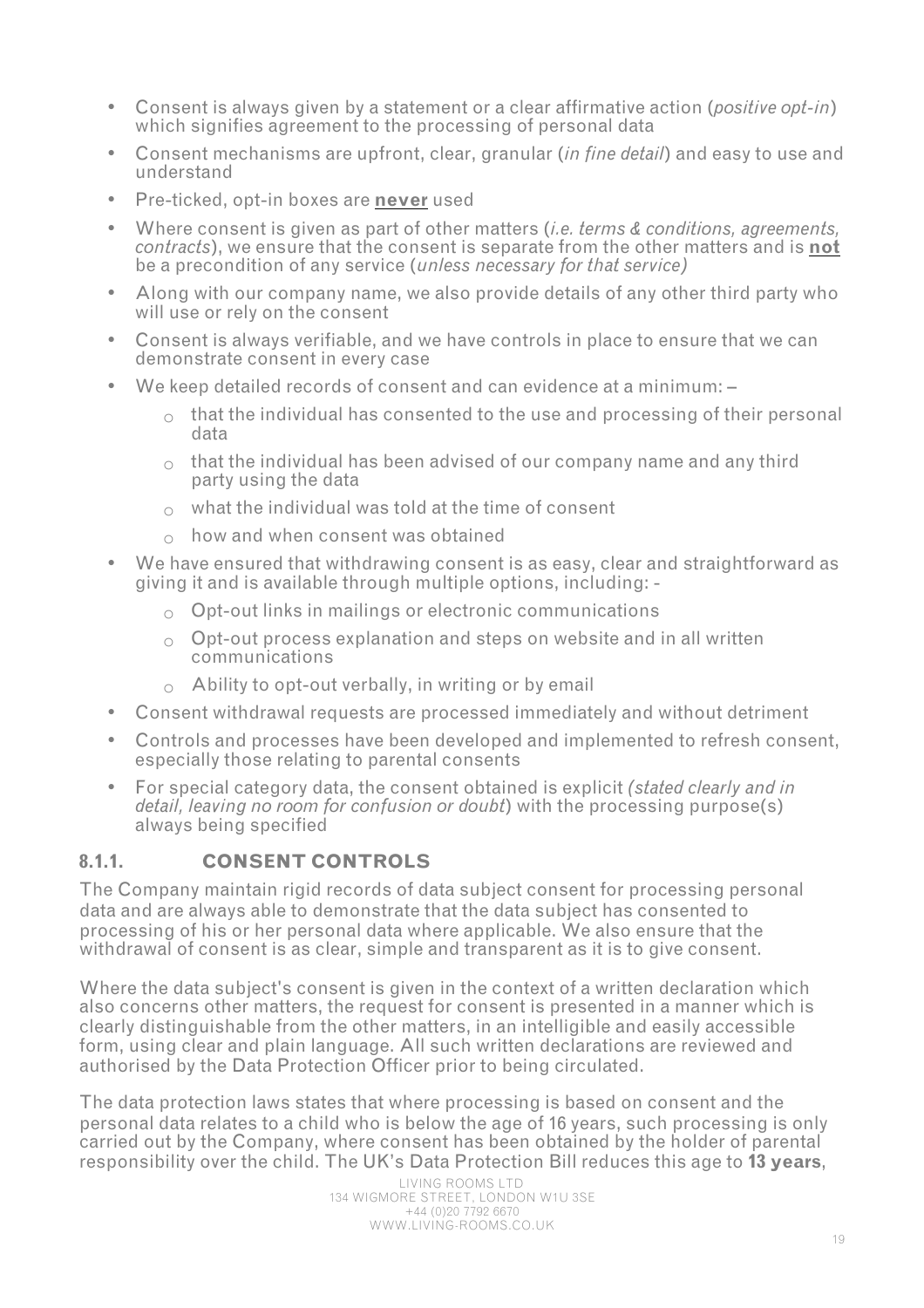as per Article 8(1) of the data protection laws what advises that *"Member States may provide by law for a lower age for those purposes provided that such lower age is not below 13 years."*

> LIVING ROOMS LTD 134 WIGMORE STREET, LONDON W1U 3SE +44 (0)20 7792 6670 WWW.LIVING-ROOMS.CO.UK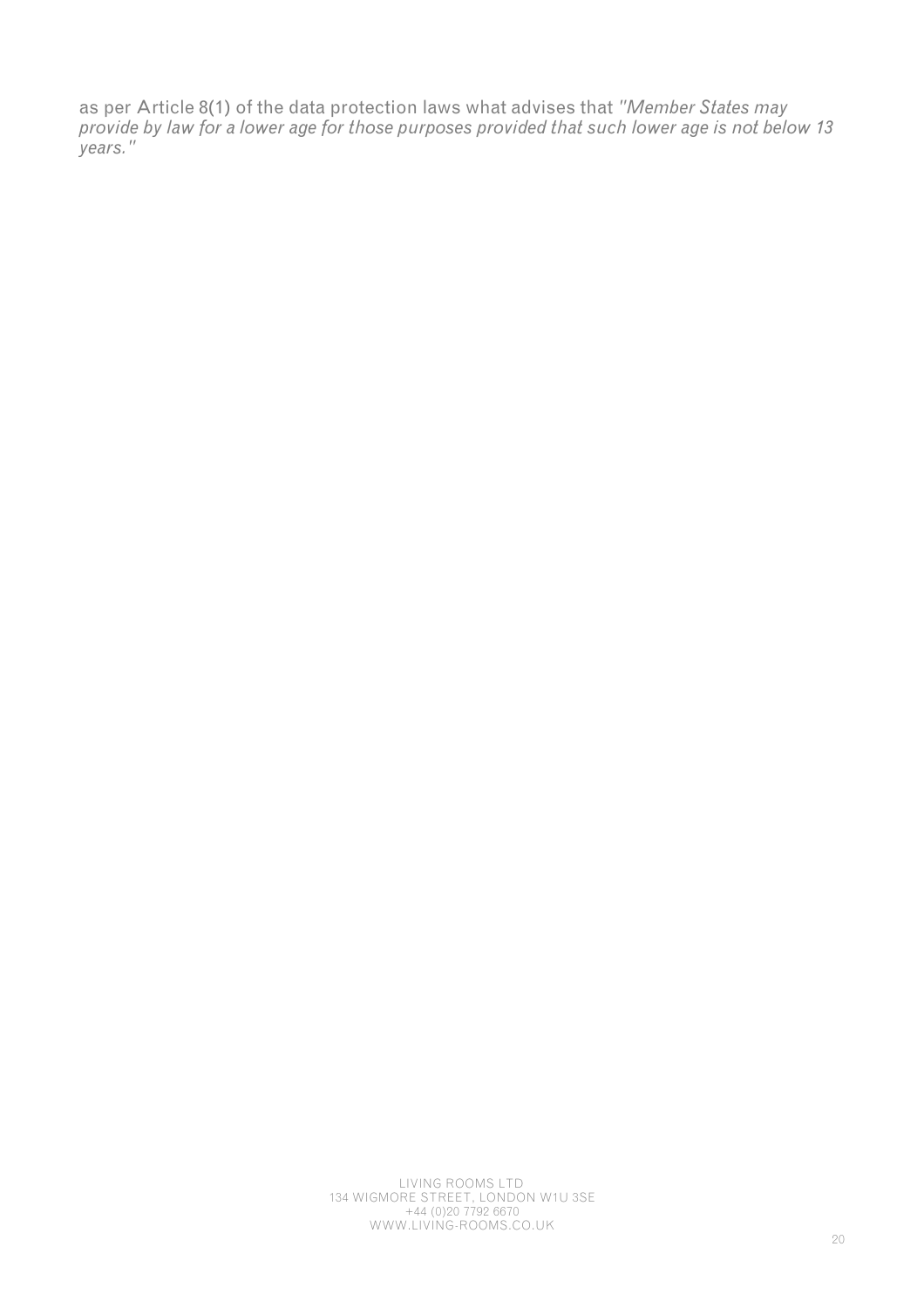Consent to obtain, process, store and share (*where applicable*), is obtained by the Company through:

- Face-to-Face
- Telephone
- In Writing
- Email/SMS
- Electronic *(i.e. via website form*)

Points 1-4 are enforced using scripts, checklists, on-screen prompts and signed customer agreements, to ensure that consent has been obtained and to remind employees of their additional consent obligations, as below.

Electronic consent is always by a non-ticked, opt-in action (*or double opt-in where applicable*), enabling the individual to provide consent after the below information has been provided. This is then followed up with an email. SMS or written confirmation of the consent to process, store and share the personal information.

Privacy Notices are used in all forms of consent and personal data collection, to ensure that we are compliant in disclosing the information required in the data protection laws in an easy to read and accessible format.

## <span id="page-20-0"></span>**8.1.2. ALTERNATIVES TO CONSENT**

The Company recognise that there are six lawful bases for processing and that consent is not always the most appropriate option. We have reviewed all processing activities and only use consent as an option where the individual has a choice.

#### **When reviewing the processing activity for compliance with the consent requirements, we ensure that none of the below are a factor: –**

- Where we ask for consent, but would still process it even if it was not given *(or withdrawn).* If we would still process the data under an alternative lawful basis regardless of consent, we recognise it is not the correct lawful basis to use
- Where we ask for consent to process personal data as a precondition of a service we are offering, it is not given as an option and consent is not appropriate
- <span id="page-20-1"></span>• Where there is an imbalance in the relationship, i.e. with employees

## **8.1.3. INFORMATION PROVISIONS**

Where personal data is obtained directly from the individual *(i.e. through consent, by employees, written materials and/or electronic formats (i.e. website forms, subscriptions, email etc*)), we provide the below information in all instances, in the form of a consent/ privacy notice: -

- The identity and the contact details of the controller and, where applicable, of the controller's representative
- The contact details of our data protection officer
- The purpose(s) of the processing for which the personal information is intended
- The legal basis for the processing
- Where the processing is based on point (f) of Article 6(1) *"processing is necessary for the purposes of the legitimate interests pursued by the controller or by a third party",* details of the legitimate interests
- The recipients or categories of recipients of the personal data *(if applicable)*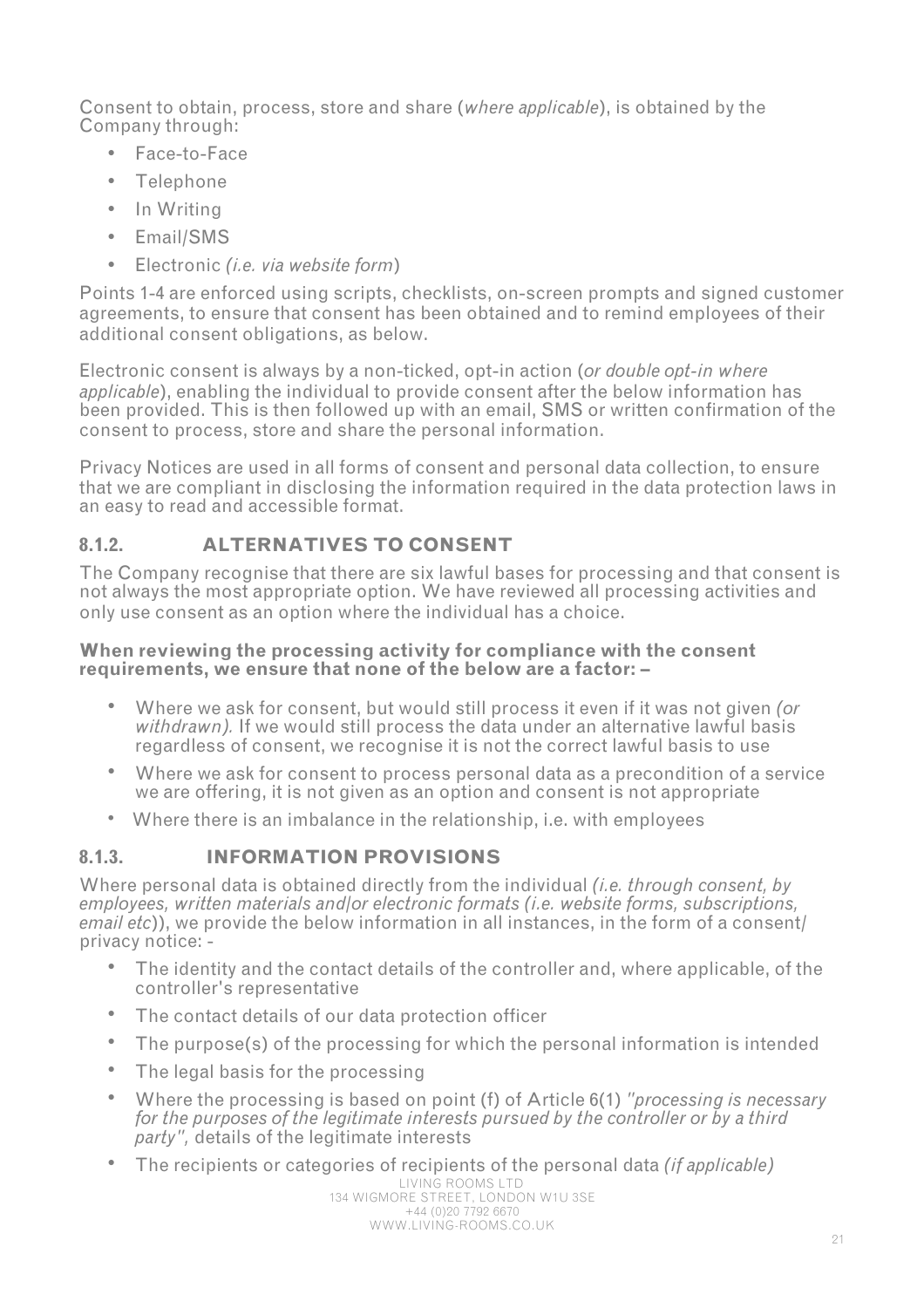- If applicable, the fact that the Company intends to transfer the personal data to a third country or international organisation and the existence/absence of an adequacy decision by the Commission
	- $\circ$  where the Company intends to transfer the personal data to a third country or international organisation without an adequate decision by the Commission, reference to the appropriate or suitable safeguards the Company has put into place and the means by which to obtain a copy of them or where they have been made available
- The period for which the personal data will be stored, or if that is not possible, the criteria used to determine that period
- The existence of the right to request access to and rectification or erasure of, personal data or restriction of processing concerning the data subject or to object to processing as well as the right to data portability
- Where the processing is based on consent under points (a) of Article 6(1) or Article 9(2), the existence of the right to withdraw consent at any time, without affecting the lawfulness of processing based on consent before its withdrawal
- The right to lodge a complaint with the Supervisory Authority
- Whether providing personal data is a statutory or contractual requirement, or a requirement necessary to enter into a contract, as well as whether the data subject is obliged to provide the personal data and of the possible consequences of failure to provide such data
- The existence of any automated decision-making, including profiling, as referred to in Article 22(1) and (4) and explanatory information about the logic involved, as well as the significance and the envisaged consequences of such processing for the data subject

The above information is provided to the data subject at the time the information is collected and records pertaining to the consent obtained are maintained and stored for 6 years from the date of consent, unless there is a legal requirement to keep the information longer.

### <span id="page-21-0"></span>**8.2. PRIVACY POLICY & NOTICES**

## <span id="page-21-1"></span>**8.2.1. PRIVACY POLICY**

The Company recognises the difference between a Privacy Policy and a Privacy *Notice (or statement)* and ensures that we meet the regulatory, legal and best practice requirements for both formats. For the purposes of this document, we use the term Privacy Policy to provides the business, its staff and any associated entities with our operational and organisational approach to protecting data and complying with the General Data Protection Regulation (GDPR) and any relevant the data protection laws.

This document is our Data Protection Policy and includes how we comply with the data protection laws principles, the manner in which we process data, guidelines and procedures for ensuring that data subjects can exercise their rights and our approach to data protection by design and default. This policy provides detail on how we apply the principles, what procedures we follow in the compliance with the Regulation and any specific individual and/or departmental responsibilities, including those of the Data Protection Officer (DPO) and is fundamentally used as an internal reference document.

We have a user-friendly version of our Privacy Policy on our website, which also includes details about the cookies used on the site. The Privacy Policy on the site is in an easy to see and accessible place and is in addition to our legally required Privacy Notice; more details of which are noted below.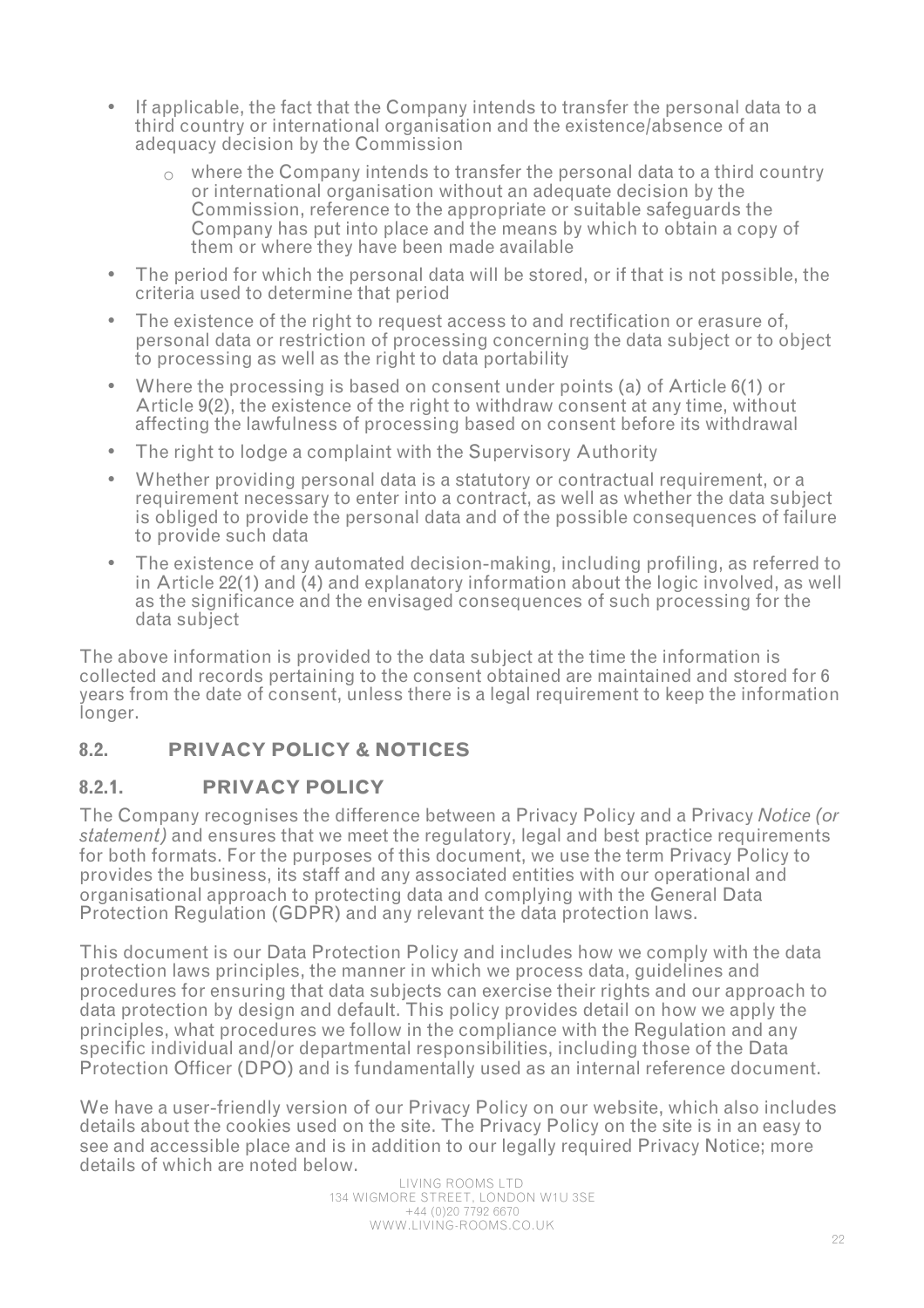## <span id="page-22-0"></span>**8.2.2. PRIVACY NOTICE**

Our Privacy Notice is separate from our Data Protection Policy and is provided to individuals at the time we collect their personal *data (or at the earliest possibility where that data is obtained indirectly)*. Our Privacy Notice includes the Article 13 & 14 (*section 8.1.3 of this policy*) requirements as set out in the data protection laws and provides individuals with all the necessary and legal information about how, why and when we process their data, along with their rights and obligations.

Our Privacy Notice is designed to be a public declaration of how the Company applies the data protection principles to data that we process. It is provided to all individuals whose data we process (i*.e. customers, employees, third-parties etc*) and contains only the information specific to the individual and as required by law. The notice is easily accessible, legible, jargon-free and is available in several formats, dependant on the method of data collection: -

- Via our website
- Linked to or written in full in the footer of emails
- Worded in full in agreements, contracts, forms and other materials where data is collected in writing or face-to-face
- In employee contracts and recruitment materials
- Verbally via telephone or face-to-face
- Via SMS
- Printed media, adverts and financial promotions
- Digital Products/Services
- On Mobile Apps
- Automated phone service

With lengthy content being provided in the privacy notice and with informed consent being based on its contents, we have tested, assessed and reviewed our privacy notice to ensure usability, effectiveness and understanding.

#### **We follow the below ICO preferred steps for testing, reviewing and auditing our privacy notice(s) and opt-in consent formats prior to use and to record such assessments.**

- 1. Privacy Notices are drafted by the Data Protection Officer using the data protection laws requirements and with Supervisory Authority quidance
- 2. We utilise a select customer base to test the Privacy Notice in its varying formats and provide a feedback form for completion, verifying the below points:
	- a. How did you use the Privacy Notice *(e.g. website, agreement, orally)?*
	- b. Did you find the information in the Privacy Notice easy to read, understand and access?
	- c. Did you gain a full understanding of how we intend to use your data, who it will be shared with and what your rights are?
	- d. Did you feel confident in giving consent to use your personal data after reading the notice information?
	- e. Was there anything you did not understand?
	- f. Did you find any errors?
	- g. What, if anything, would you like to see changed about the Privacy Notice?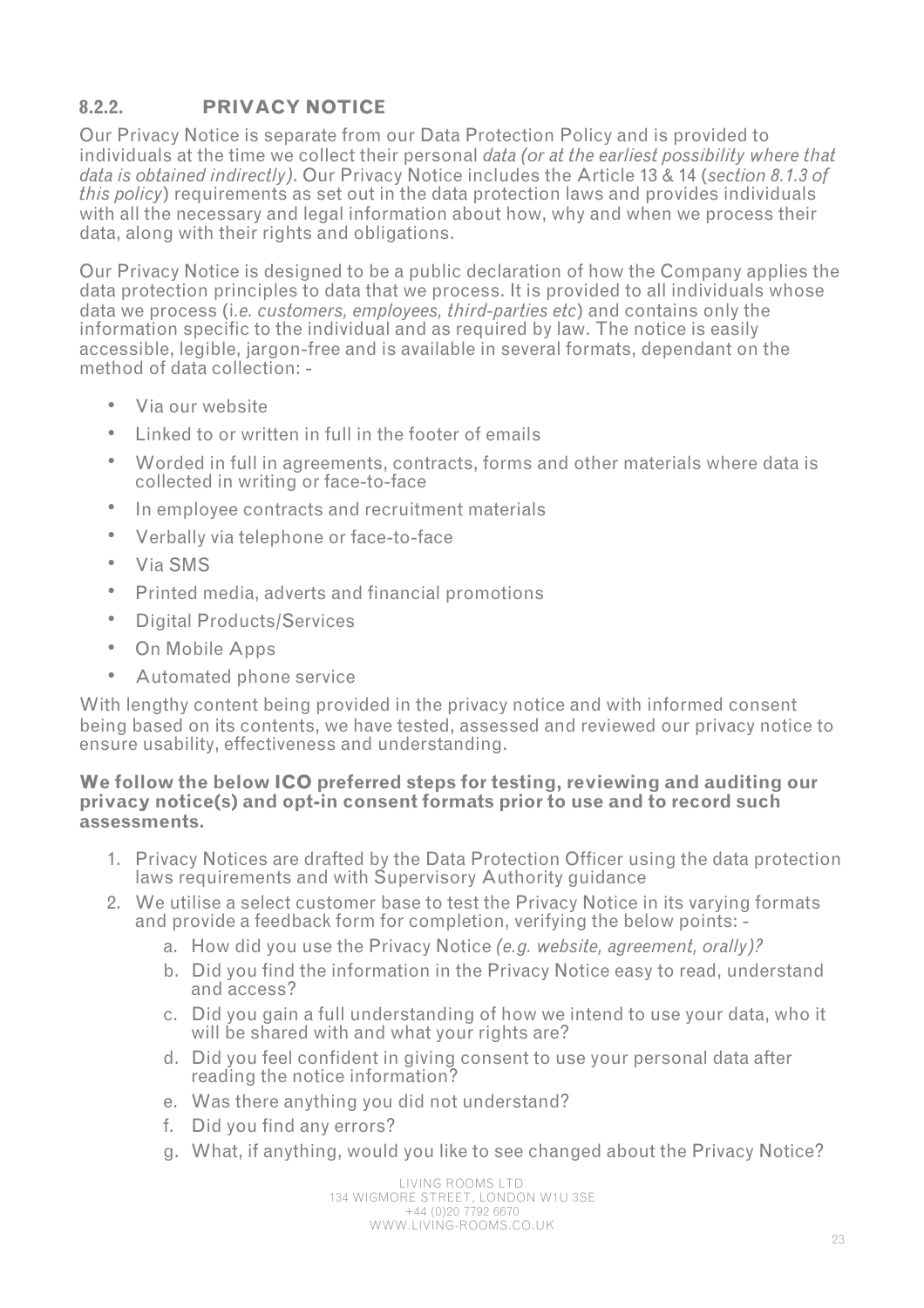- 3. All feedback responses are saved with a copy of the used Privacy Notice and improvements are made and recorded where applicable
- 4. Re-testing is carried out on a new set of customers to ensure variety and independent assessment and verification
- 5. After a successful test, the acceptable Privacy Notice is rechecked against the data protection laws and Supervisory Authority regulations and guidelines to ensure it still complies and is adequate and effective
- 6. The final Privacy Notice(s) are then authorised by Senior Management/Director(s) before being rolled out

#### **Where we rely on consent to obtain and process personal information, we ensure that it is: -**

- Displayed clearly and prominently
- Asks individuals to positively opt-in
- Gives them sufficient information to make an informed choice
- Explains the different ways we will use their information
- Provides a clear and simple way for them to indicate they agree to different types of processing
- <span id="page-23-0"></span>• Includes a separate unticked opt-in box for direct marketing

## **8.3. PERSONAL DATA NOT OBTAINED FROM THE DATA SUBJECT**

Where the Company obtains and/or processes personal data that has **not** been obtained directly from the data subject, the Company ensures that the information noted in section 9.1.1 of this policy is provided to the data subject within 30 days of our obtaining the personal data *(except for advising if the personal data is a statutory or contractual requirement).*

#### **In addition to the information provided to the data subject section of this policy, we also provide information about: -**

- The categories of personal data
- The source the personal data originated from and whether it came from publicly accessible sources

Where the personal data is to be used for communication with the data subject, or a disclosure to another recipient is envisaged, the information will be provided at the latest, at the time of the first communication or disclosure. Where the Company intends to further process any personal data for a purpose **other** than that for which it was originally obtained, we communicate this intention to the data subject prior doing so and where applicable, process only with their consent.

Whilst we follow best practice in the provision of the information noted in the relevant section of this policy, we reserve the right not to provide the data subject with the information if: -

- They already have it and we can evidence their prior receipt of the information
- The provision of such information proves impossible and/or would involve a disproportionate effort
- Obtaining or disclosure is expressly laid down by Union or Member State law to which the Company is subject and which provides appropriate measures to protect the data subject's legitimate interest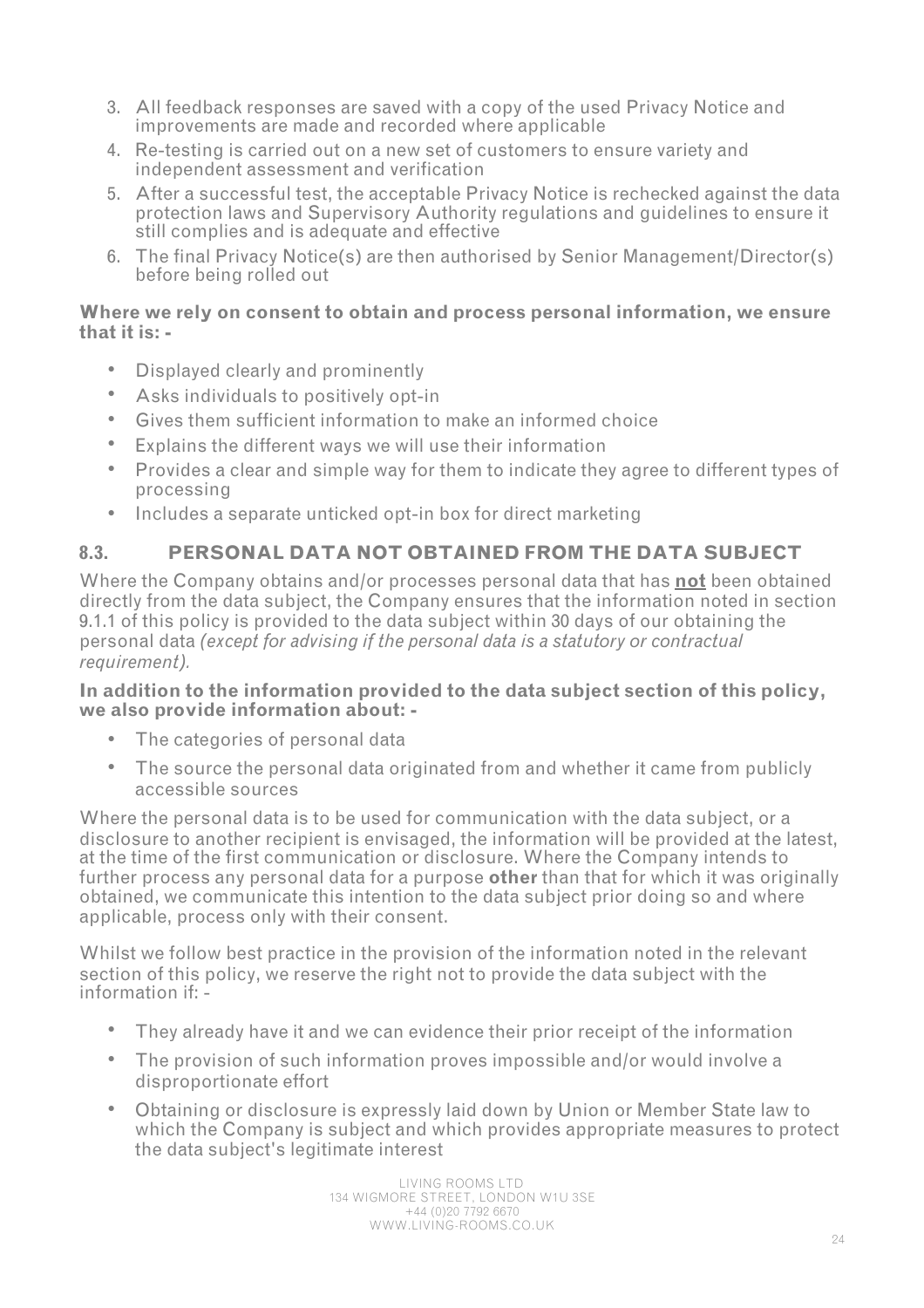• Where the personal data must remain confidential subject to an obligation of professional secrecy regulated by Union or Member State law, including a statutory obligation of secrecy

#### <span id="page-24-0"></span>**8.3.1. EMPLOYEE PERSONAL DATA**

As per the data protection laws guidelines, we do not use consent as a legal basis for obtaining or processing employee personal information. Our HR policies have been updated to ensure that employees are provided with the appropriate information disclosure and are aware of how we process their data and why.

All employees are provided with our Staff Handbook which informs them of their rights under the data protection laws and how to exercise these rights.

> LIVING ROOMS LTD 134 WIGMORE STREET, LONDON W1U 3SE +44 (0)20 7792 6670 WWW.LIVING-ROOMS.CO.UK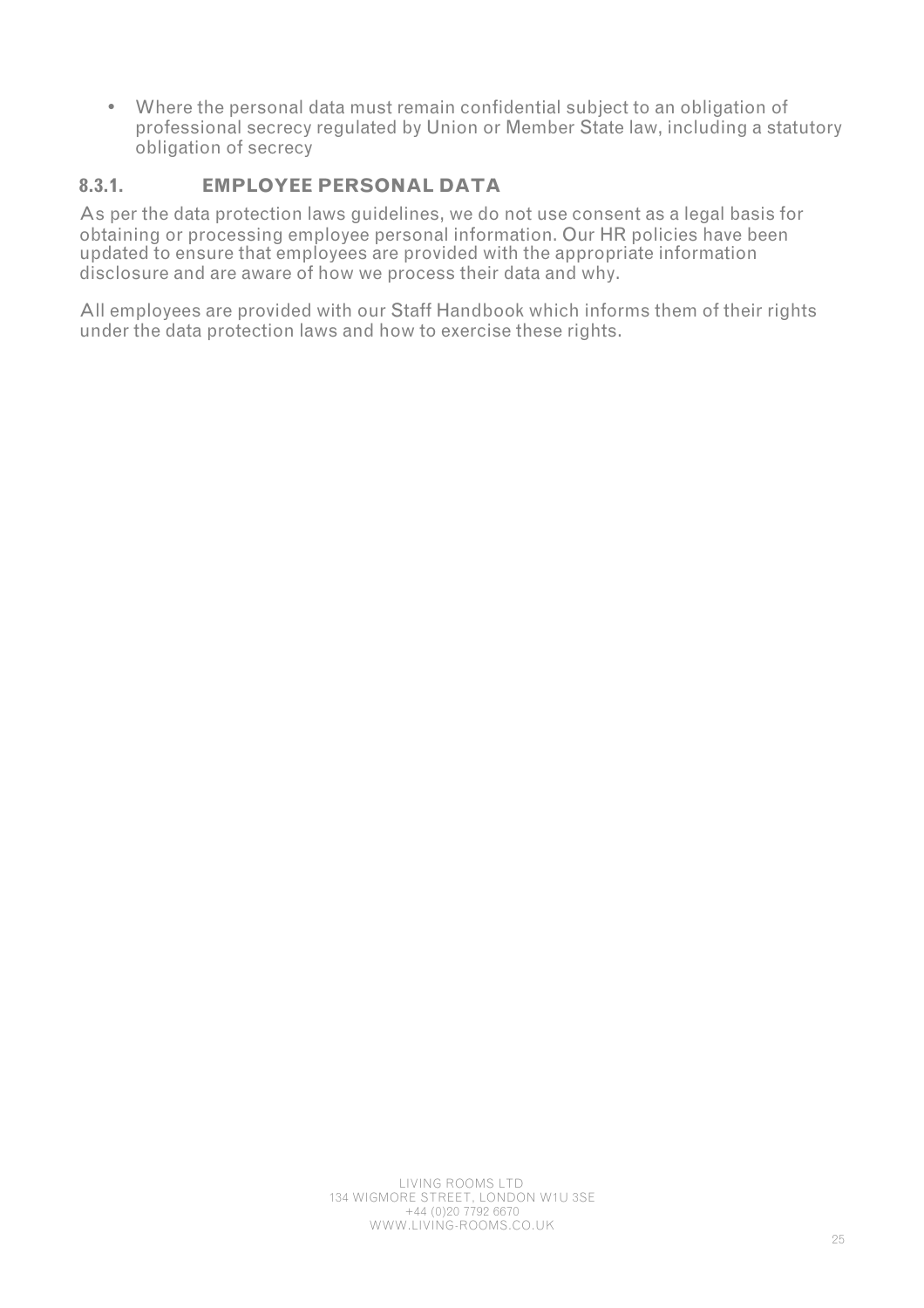## <span id="page-25-0"></span>**8.4. THE RIGHT OF ACCESS**

We have ensured that appropriate measures have been taken to provide information referred to in Articles 13 and 14 and any communication under Articles 15 to 22 and 34 *(collectively, The Rights of Data Subjects*), relating to processing to the data subject in a concise, transparent, intelligible and easily accessible form, using clear and plain language.

Such information is provided free of charge and is in writing, or by other means where authorised by the data subject and with prior verification as to the subject's identity *(i.e. verbally, electronic*).

Information is provided to the data subject at the earliest convenience, but at a maximum of 30 days from the date the request is received. Where the retrieval or provision of information is particularly complex or is subject to a valid delay, the period may be extended by two further months where necessary. However, this is only done in exceptional circumstances and the data subject is kept informed in writing throughout the retrieval process of any delays or reasons for delay.

Where we do not comply with a request for data provision, the data subject is informed within 30 days of the reason(s) for the refusal and of their right to lodge a complaint with the Supervisory Authority.

### <span id="page-25-1"></span>**8.4.1. SUBJECT ACCESS REQUEST**

**Where a data subject asks us to confirm whether we hold and process personal data concerning him or her and requests access to such data; we provide them with: -** 

- The purposes of the processing
- The categories of personal data concerned
- The recipients or categories of recipient to whom the personal data have been or will be disclosed
- If the data has or will be disclosed to a third countries or international organisations and the appropriate safeguards pursuant to the transfer
- Where possible, the envisaged period for which the personal data will be stored, or, if not possible, the criteria used to determine that period
- The existence of the right to request rectification or erasure of personal data or restriction of processing of personal data concerning the data subject or to object to such processing
- The right to lodge a complaint with a Supervisory Authority
- Where personal data has not been collected by the Company from the data subject, any available information as to the source and provider
- The existence of automated decision-making, including profiling and meaningful information about the logic involved, as well as the significance and the envisaged consequences of such processing for the data subject

**Subject Access Requests (SAR)** are passed to the **Data Protection Officer** as soon as received and a record of the request is noted. The type of personal data held about the individual is checked against our Information Audit to see what format it is held in, who else has it has been shared with and any specific timeframes for access.

SARs are always completed within 30-days and are provided free of charge. Where the individual makes the request by electronic means, we provide the information in a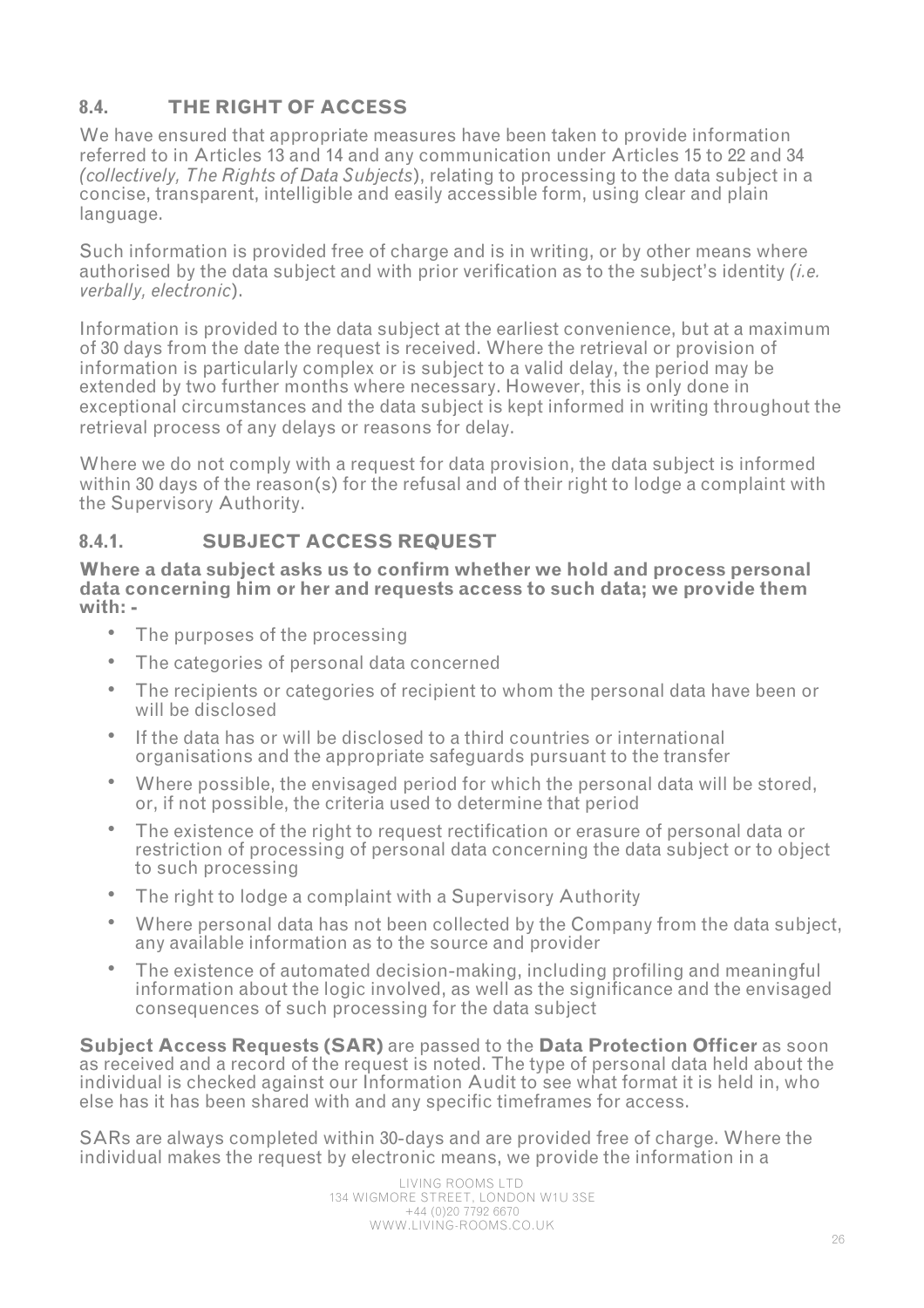commonly used electronic format, unless an alternative format is requested.

Please refer to our external **Subject Access Request Procedures** for the guidelines on how an SAR can be made and what steps we take to ensure that access is provided under the data protection laws.

## <span id="page-26-0"></span>**8.5. DATA PORTABILITY**

The Company provides all personal information pertaining to the data subject to them on request and in a format, that is easy to disclose and read. We ensure that we comply with the data portability rights of individuals by ensuring that all personal data is readily available and is in a structured, commonly used and machine-readable format, enabling data subjects to obtain and reuse their personal data for their own purposes across different services.

To ensure that we comply with Article 20 of the data protection laws concerning data portability, we keep a commonly used and machine-readable format of personal information where the processing is based on: -

- Consent pursuant to point (a) of Article 6(1)
- Consent pursuant to point (a) of Article 9(2)
- A contract pursuant to point (b) of Article 6(1); and
- the processing is carried out by automated means

Where requested by a data subject and if the criteria meet the above conditions, we will transmit the personal data directly from the Company to a designated controller, where technically feasible.

#### **We utilise the below formats for the machine-readable data: -**

- HTML
- CSV
- XML
- RDF
- XHTML

All requests for information to be provided to the data subject or a designated controller are done so free of charge and within 30 days of the request being received. If for any reason, we do not act in responding to a request, we provide a full, written explanation within 30 days to the data subject or the reasons for refusal and of their right to complain to the supervisory authority and to a judicial remedy.

All transmission requests under the portability right are assessed to ensure that no other data subject is concerned. Where the personal data relates to more individuals than the subject requesting the data/transmission to another controller, this is always without prejudice to the rights and freedoms of the other data subjects.

### <span id="page-26-1"></span>**8.6. RECTIFICATION & ERASURE**

## <span id="page-26-2"></span>**8.6.1. CORRECTING INACCURATE OR INCOMPLETE DATA**

Pursuant to Article 5(d), all data held and processed by the Company is reviewed and verified as being accurate wherever possible and is always kept up to date. Where inconsistencies are identified and/or where the data subject or controller inform us that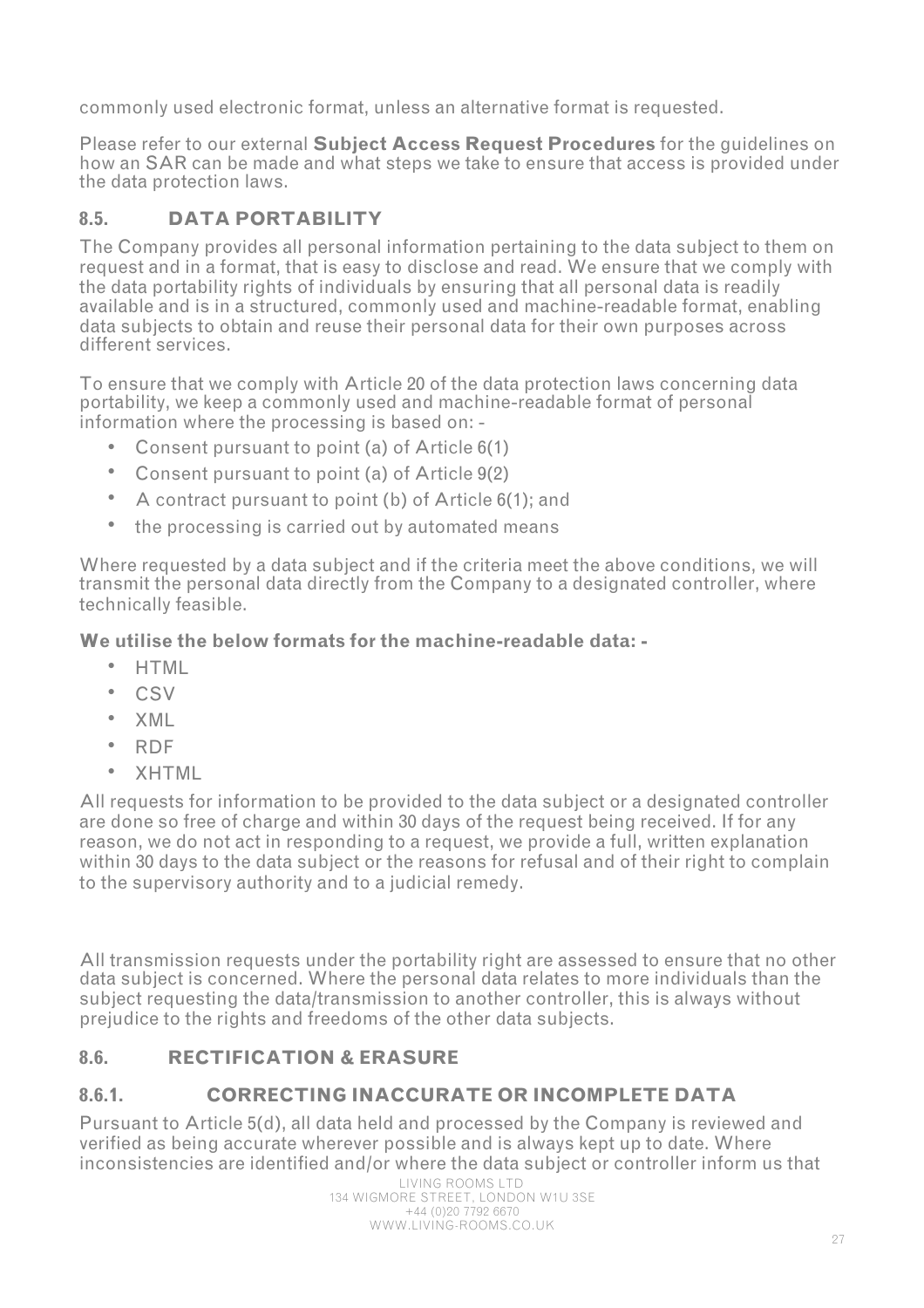the data we hold is inaccurate, we take every reasonable step to ensure that such inaccuracies are corrected with immediate effect.

The **Data Protection Officer** is notified of the data subjects request to update personal data and are responsible for validating the information and rectifying errors where they have been notified. The information is altered as directed by the data subject, with the information audit being checked to ensure that all data relating to the subject is updated where incomplete or inaccurate. Once updated, we add an addendum or supplementary statement where applicable.

Where notified of inaccurate data by the data subject, we will rectify the error within 30 days and inform any third party of the rectification if we have disclosed the personal data in question to them. The data subject is informed in writing of the correction and where applicable, is provided with the details of any third-party to whom the data has been disclosed.

If for any reason, we are unable to act in response to a request for rectification and/or completion, we always provide a written explanation to the individual and inform them of their right to complain to the Supervisory Authority and to a judicial remedy.

### <span id="page-27-0"></span>**8.6.2. THE RIGHT TO ERASURE**

Also, known as *'The Right to be Forgotten'*, the Company complies fully with Article 5(e) and ensures that personal data which identifies a data subject, is not kept longer than is necessary for the purposes for which the personal data is processed.

All personal data obtained and processed by the Company is categorised when assessed by the information audit and is either given an erasure date or is monitored so that it can be destroyed when no longer necessary.

**Please refer to our Data Retention & Erasure Policy for exact procedures on erasing data and complying with the Article 17 requirements.** 

### <span id="page-27-1"></span>**8.7. THE RIGHT TO RESTRICT PROCESSING**

There are certain circumstances where the Company restricts the processing of personal information, to validate, verify or comply with a legal requirement of a data subjects request. Restricted data is removed from the normal flow of information and is recorded as being restricted on the information audit.

Any account and/or system related to the data subject of restricted data is updated to notify users of the restriction category and reason. When data is restricted it is only stored and not processed in any way.

#### **The Company will apply restrictions to data processing in the following circumstances: -**

• Where an individual contest the accuracy of the personal data and we are in the process verifying the accuracy of the personal data and/or making corrections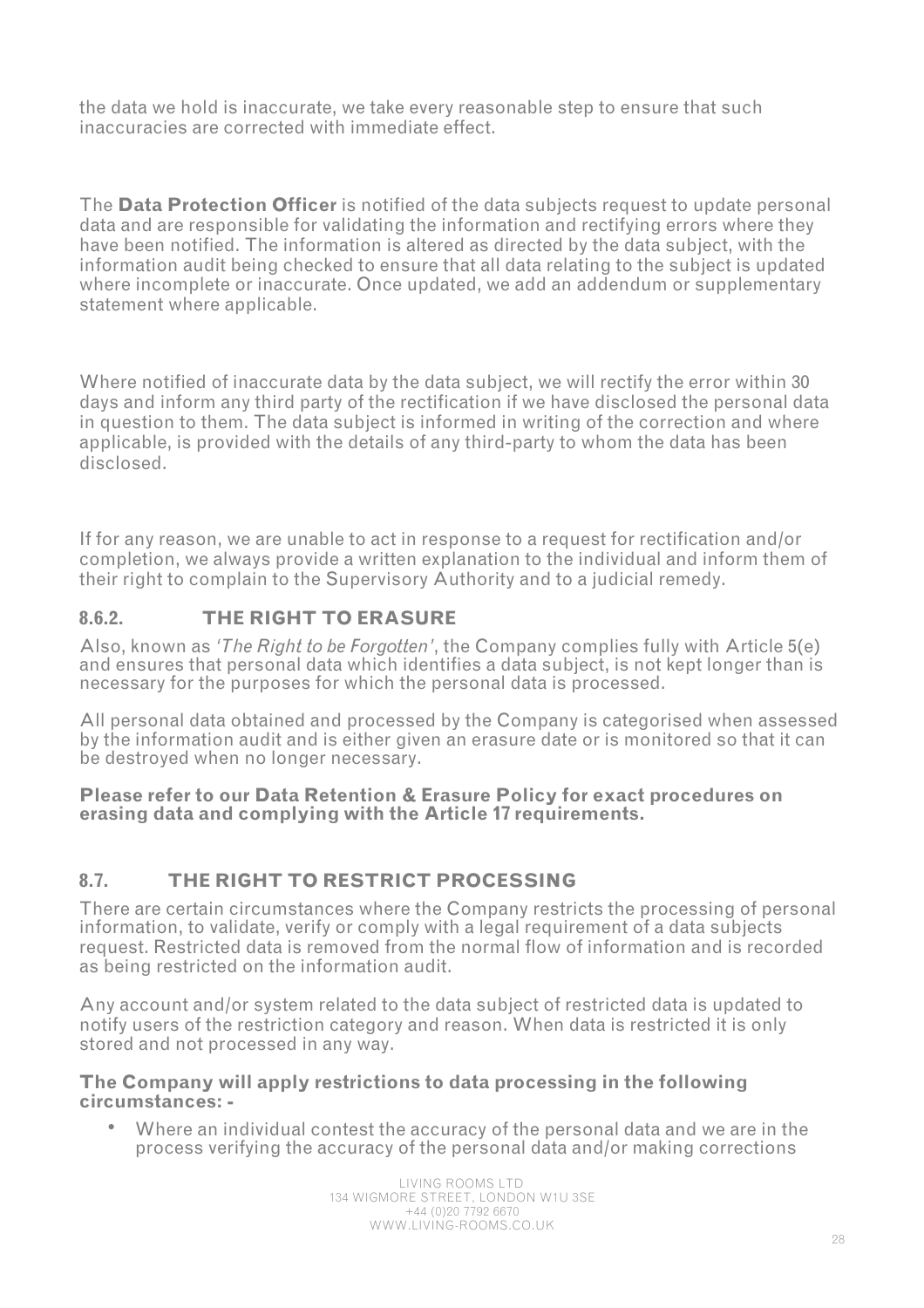- Where an individual has objected to the processing (*where it was necessary for the performance of a public interest task or purpose of legitimate interests*), and we are considering whether we have legitimate grounds to override those of the individual
- When processing is deemed to have been unlawful, but the data subject requests restriction as oppose to erasure
- Where we no longer need the personal data, but the data subject requires the data to establish, exercise or defend a legal claim

The Data Protection Officer reviews and authorises all restriction requests and actions and retains copies of notifications from and to data subjects and relevant third-parties. Where data is restricted, and we have disclosed such data to a third-party, we will inform the third-party of the restriction in place and the reason and re-inform them if any such restriction is lifted.

Data subjects who have requested restriction of data are informed within 30 days of the restriction application and are also advised of any third-party to whom the data has been disclosed. We also provide in writing to the data subject, any decision to lift a restriction on processing. If for any reason, we are unable to act in response to a request for restriction, we always provide a written explanation to the individual and inform them of their right to complain to the Supervisory Authority and to a judicial remedy.

#### <span id="page-28-0"></span>**8.8. OBJECTIONS AND AUTOMATED DECISION MAKING**

Data subjects are informed of their right to object to processing in our Privacy Notices and at the point of first communication, in a clear and legible form and separate from other information. We provide opt-out options on all direct marketing material and provide an online objection form where processing is carried out online. **Individuals have the right to object to: -**

- Processing of their personal information based on legitimate interests or the performance of a task in the public interest/exercise of official authority *(including profiling*)
- Direct marketing (*including profiling*)
- Processing for purposes of scientific/historical research and statistics

Where the Company processes personal data for the performance of a legal task, in relation to our legitimate interests or for research purposes, a data subjects' objection will only be considered where it is on *'grounds relating to their particular situation'*. We reserve the right to continue processing such personal data where: -

- We can demonstrate compelling legitimate grounds for the processing, which override the interests, rights and freedoms of the individual
- The processing is for the establishment, exercise or defence of legal claims

Where we are processing personal information for direct marketing purposes under a previously obtained consent, we will stop processing such personal data immediately where an objection is received from the data subject. This measure is absolute, free of charge and is always adhered to.

Where a data subject objects to data processing on valid grounds, the Company will cease the processing for that purpose and advise the data subject of cessation in writing within 30 days of the objection being received.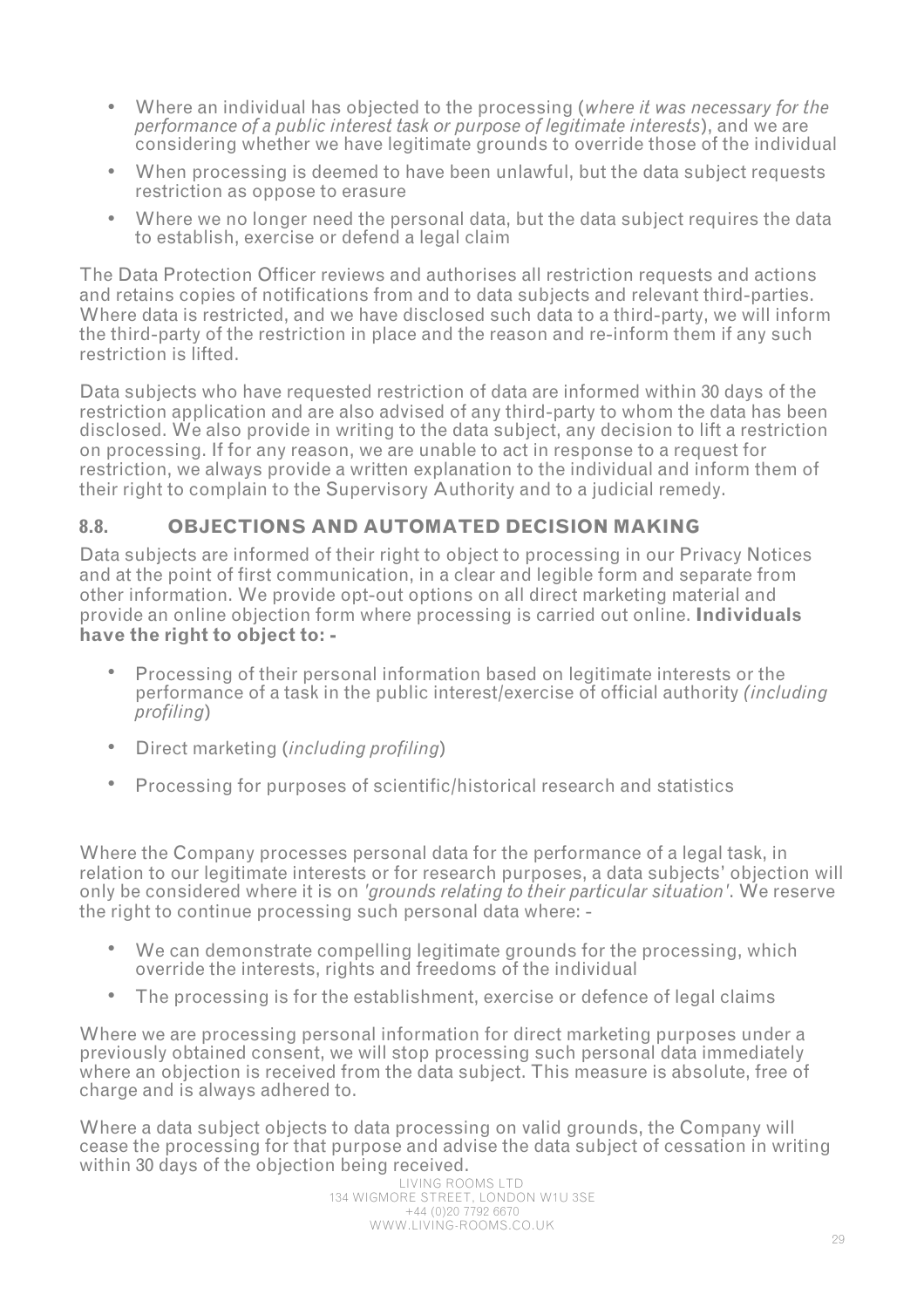We have carried out a system audit to identify automated decision-making processes that do not involve human intervention. We also assess new systems and technologies for this same component prior to implementation. the Company understands that decisions absent of human interactions can be biased towards individuals and pursuant to Articles 9 and 22 of the data protection laws, we aim to put measures into place to safeguard individuals where appropriate. Via our Privacy Notices, in our first communications with an individual and on our website, we advise individuals of their rights not to be subject to a decision when: -

- It is based on automated processing
- It produces a legal effect or a similarly significant effect on the individual

In limited circumstances, the Company will use automated decision-making processes within the guidelines of the regulations. **Such instances include: -** 

- Where it is necessary for entering into or performance of a contract between us and the individual
- Where it is authorised by law *(e.g. fraud or tax evasion prevention)*
- When based on explicit consent to do so
- Where the decision does not have a legal or similarly significant effect on someone

Where the Company uses, automated decision-making processes, we always inform the individual and advise them of their rights. We also ensure that individuals can obtain human intervention, express their point of view and obtain an explanation of the decision and challenge it.

## <span id="page-29-0"></span>**9. OVERSIGHT PROCEDURES**

#### <span id="page-29-1"></span>**9.1. SECURITY & BREACH MANAGEMENT**

Alongside our *'Privacy be Design'* approach to protecting data, we ensure the maximum security of data that is processed, including as a priority, when it is shared, disclosed and transferred. Our **Information Security Policy & Procedures** provide the detailed measures and controls that we take to protect personal information and to ensure its security from consent to disposal.

We carry out information audits to ensures that all personal data held and processed by us is accounted for and recorded, alongside risk assessments as to the scope and impact a data breach could have on data subject(s). We have implemented adequate and appropriate technical and organisational measures to ensure a level of security appropriate to the risk.

Whilst every effort and measure are taken to reduce the risk of data breaches, the Company has dedicated controls and procedures in place for such situations, along with the notifications to be made to the Supervisory Authority and data subjects (where applicable).

Please refer to our **Data Breach Policy & Procedures** for specific protocols.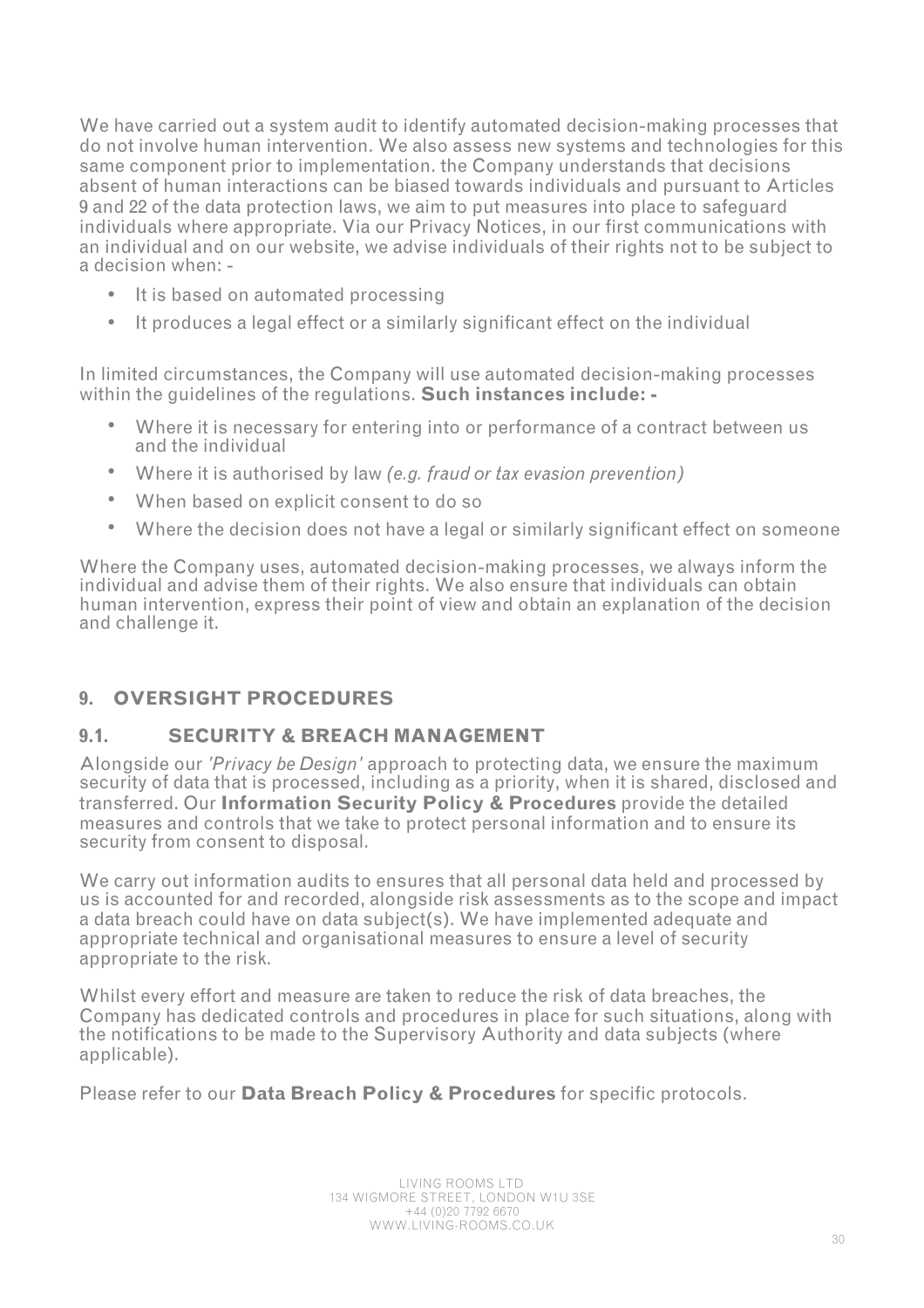### <span id="page-30-0"></span>**9.2. PASSWORDS**

Passwords are a key part of the Company protection strategy and are used throughout the company to secure information and restrict access to systems. We use a multi-tiered approach which includes passwords at user, management, device, system and network levels to ensure a thorough and encompassing approach. Whilst passwords are also directly related to Information Security and Access Control, the Company recognises to strong, effective and robust password controls and measures are imperative to the protection and security of personal information.

Passwords afford a high level of protection to resources and data and are mandatory requirements for all employees and/or third-parties who are responsible for one or more account, system or have access to any resource that requires a password. Full procedures and guidelines for passwords, access and security can be found in our **Information Security Program**.

### <span id="page-30-1"></span>**10. TRANSFERS & DATA SHARING**

The Company takes proportionate and effective measures to protect personal data held and processed by us at all times, however we recognise the high-risk nature of disclosing and transferring personal data and as such, place an even higher priority on the protection and security of data being transferred. Data transfers within the UK and EU are deemed less of a risk than a third country or an international organisation, due to the data protection laws covering the former and the strict regulations applicable to all EU Member States.

Where data is being transferred for a legal and necessary purpose, compliant with all Articles in the Regulation, we utilise a process that ensures such data is encrypted with a secret key and where possible is also subject to our data minimisation methods. We use approved, secure methods of transfer and have dedicated points of contact with each Member State organisation with whom we deal. All data being transferred is noted on our information audit so that tracking is easily available, and authorisation is accessible. The Data Protection Officer authorises all EU transfers and verifies the encryption and security methods and measures.

#### **Please refer to our International Data Transfer Procedures for further details.**

## <span id="page-30-2"></span>**11. AUDITS & MONITORING**

This policy and procedure document details the extensive controls, measures and methods used by the Company to protect personal data, uphold the rights of data subjects, mitigate risks, minimise breaches and comply with the data protection laws and associated laws and codes of conduct. In addition to these, we also carry out regular audits and compliance monitoring processes that are detailed in our **Compliance Monitoring & Audit Policy & Procedure**, with a view to ensuring that the measures and controls in place to protect data subjects and their information, are adequate, effective and compliant at all times.

The Data Protection Officer has overall responsibility for assessing, testing, reviewing and improving the processes, measures and controls in place and reporting improvement action plans to the Senior Management Team where applicable. Data minimisation methods are frequently reviewed and new technologies assessed to ensure that we are protecting data and individuals to the best of our ability.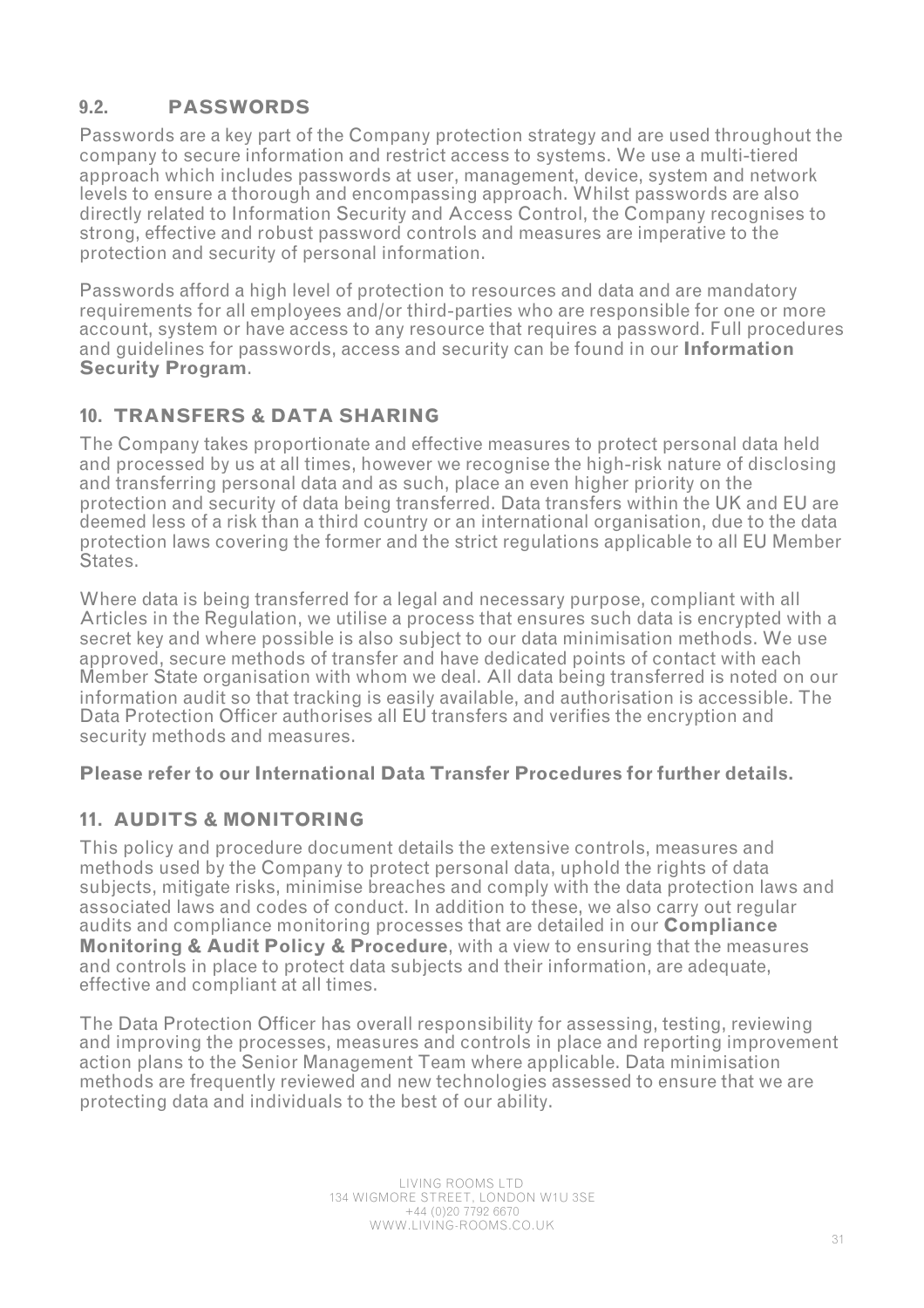All reviews, audits and ongoing monitoring processes are recorded by the Data Protection Officer and copies provided to Senior Management and are made readily available to the Supervisory Authority where requested.

## **The aim of internal data protection audits is to: -**

- Ensure that the appropriate policies and procedures are in place
- To verify that those policies and procedures are being followed
- To test the adequacy and effectiveness of the measures and controls in place
- To detect breaches or potential breaches of compliance
- To identify risks and assess the mitigating actions in place to minimise such risks
- To recommend solutions and actions plans to Senior Management for improvements in protecting data subjects and safeguarding their personal data
- To monitor compliance with the data protection laws and demonstrate best practice

### <span id="page-31-0"></span>**12. TRAINING**

Through our strong commitment and robust controls, we ensure that all staff understand, have access to and can easily interpret the data protection laws requirements and its Principles and that they have ongoing training, support and assessments to ensure and demonstrate their knowledge, competence and adequacy for the role. Our **Training & Development Policy & Procedures** and **Induction Policy** detail how new and existing employees are trained, assessed and supported and include: -

- GDPR Workshops & Training Sessions
- Assessment Tests
- Coaching & Mentoring
- 1:1 Support Sessions
- Scripts and Reminder Aids
- Access to GDPR policies, procedures, checklists and supporting documents

Employees are continually supported and trained in the data protection laws requirements and out own objectives and obligations around data protection.

## <span id="page-31-1"></span>**13. PENALTIES**

The Company understands our obligations and responsibilities under the data protection laws and Supervisory Authority and comprehend the severity of any breaches under the Regulation. We respect the Supervisory Authority's authorisation under the legislation to impose and enforce fines and penalties on us where we breach the regulations, fail to mitigate the risks where possible and operate in a knowingly non-compliant manner.

Employees have been made aware of the severity of such penalties and their proportionate nature in accordance with the breach. **We recognise that: -**

- Breaches of the obligations of the controller, the processor, the certification body and the monitoring body, are subject to administrative fines up to  $\epsilon$ 10,000,000 or 2 % of the total worldwide annual turnover of the preceding financial year, whichever is higher.
- Breaches of the basic principles for processing, conditions for consent, the data